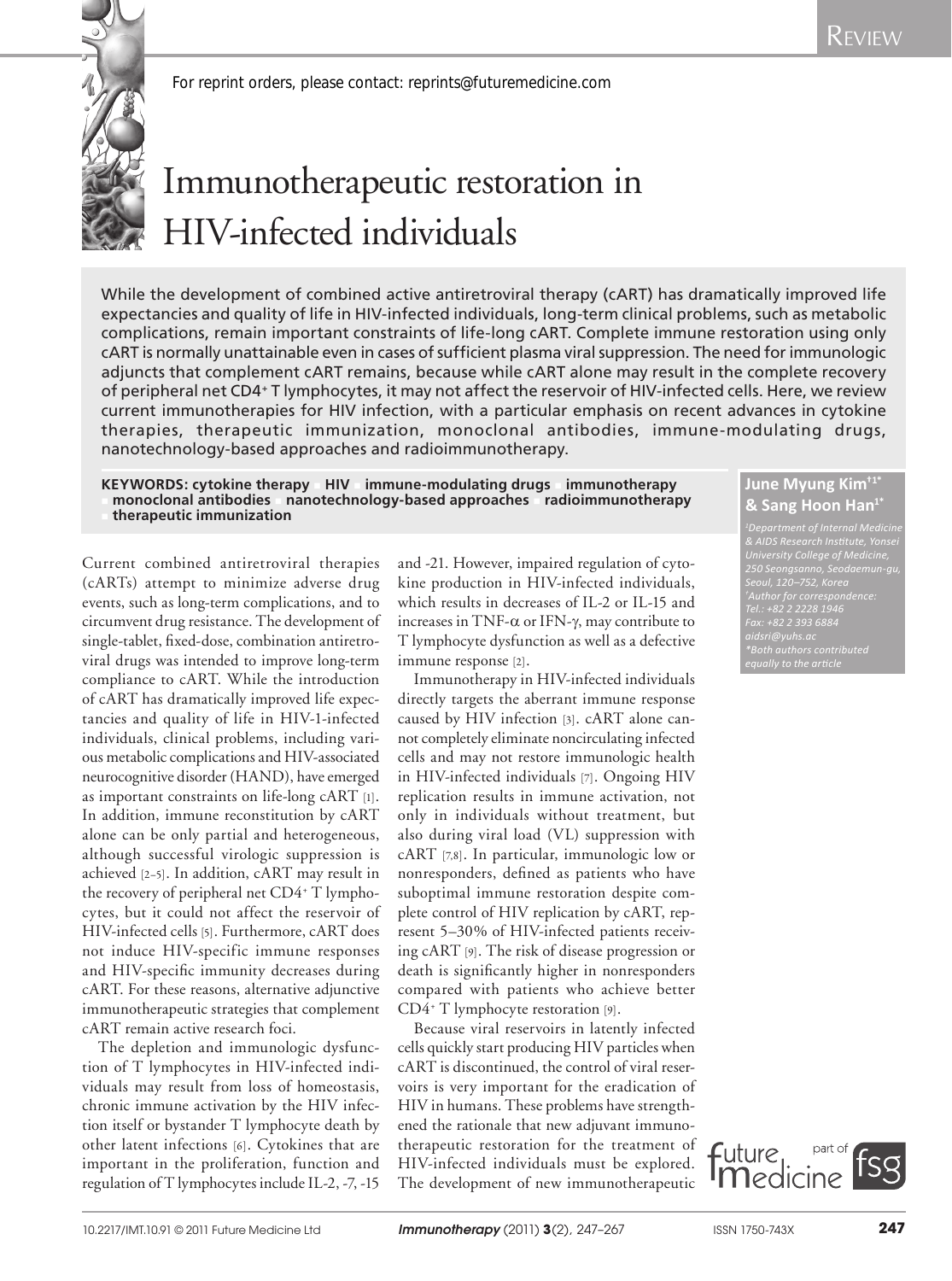strategies for the treatment of HIV infection is critical, especially for immunologic nonresponders to cART and for use in supportive adjuvants for structured treatment interruption (STI) of cART for antiretroviral drug conservation.

In this article, we reviewed up-to-date knowledge regarding various clinical aspects of immunotherapy in HIV-infected individuals. **Figure <sup>1</sup>** summarizes important research trajectories outlined in this article.

#### **Cytokine immunotherapy**   $\blacksquare$ IL-2

IL-2 is a cytokine that is produced by activated T lymphocytes and that regulates the growth, differentiation, survival and death of multiple lymphocyte subsets, particularly CD4<sup>+</sup> and CD8+ T lymphocytes [10]. IL-2 enhances cytolytic activity against a number of target cells and improves the function of natural killer (NK) cells [10,11]. HIV infection is characterized by deficiencies in IL-2 caused by the progressive destruction and functional impairment of CD4+ T lymphocytes [12]. Administration of IL-2 to

HIV-infected patients leads to expansion of lymphocytes through prolongation of lymphocyte half-lifes, along with increases in naive and central memory cells, and a concomitant decrease in the level of HIV-associated immune activation [13,14].

Since 1995, numerous Phase II, randomized, controlled clinical trials have tested the effects of *Escherichia coli*-expressed and human recombinant IL-2 (hrIL-2) in small samples of HIVinfected individuals at various stages of HIV infection. These studies demonstrated that intravenous or subcutaneous hrIL-2 administration, combined with ART, may result in significant increases in CD4+ T lymphocyte counts compared with the effects of cART alone [15–21]. The following findings were also established:

- Patients tolerate subcutaneous administration of IL-2 better than continuous intravenous injection, although both administration routes demonstrate similar efficacy [22];
- Polyethylene glycol (PEG) hrIL-2 exhibits decreased biologic efficacy [22,23];



**Figure 1. Immunotherapeutic approaches to primary or adjuvant therapy in HIV infection.** Ab: Antibody; ART: Antiretroviral therapy; AV-HALT: Antiviral hyperactivation-limiting therapeutic; cART: Combined antiretroviral therapy; GcMAF: Gc protein-derived macrophage-activating factor; mAb: Monoclonal antibody; STI: Structured treatment interruption.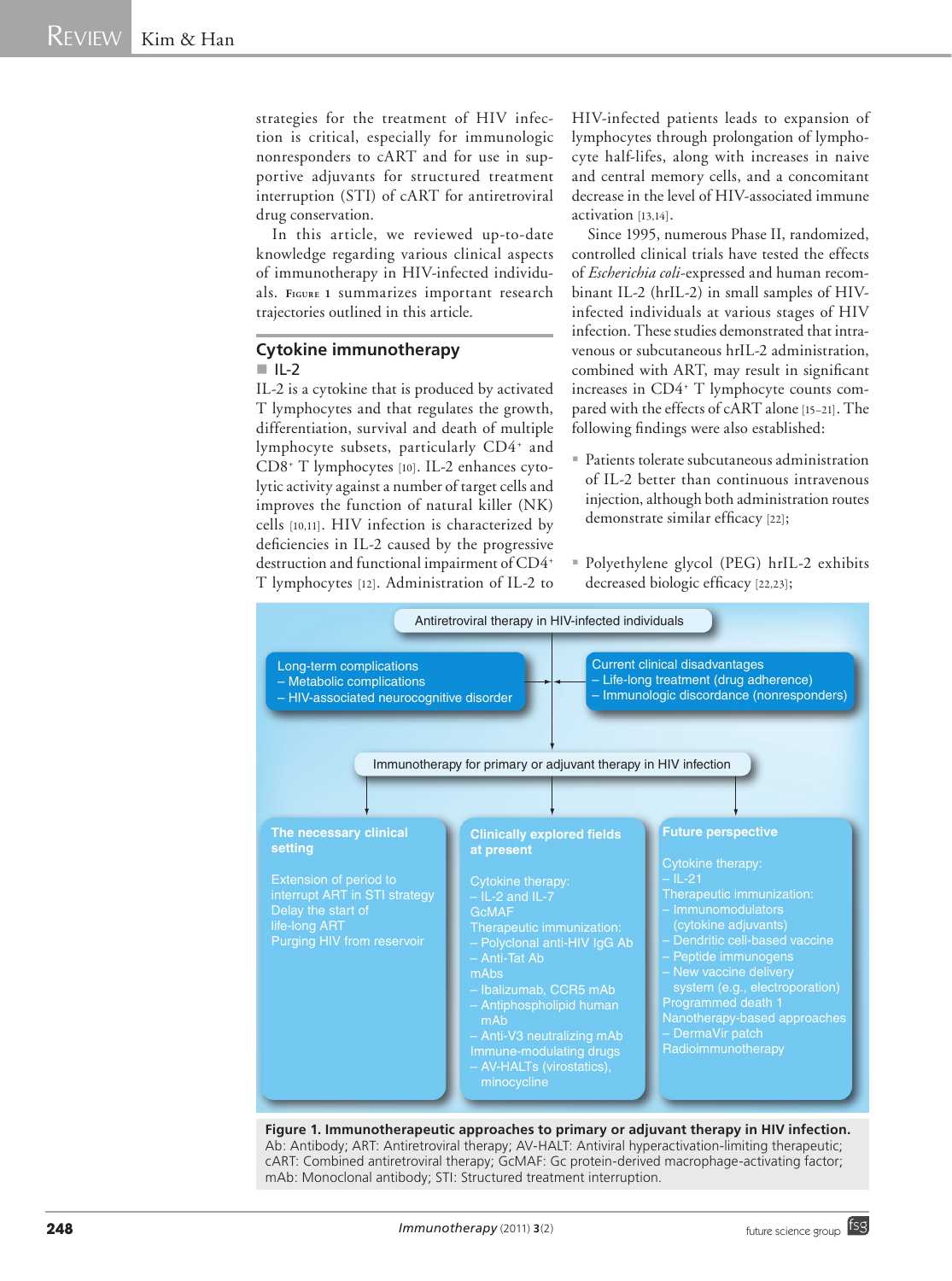- Once-daily doses of 3 million IU of subcutaneous hrIL-2 lead to stable increases in CD4+ T lymphocyte counts and are better tolerated by patients [24–26] as are twice daily injections of 4.5 million IU, which lead to equal efficacy and fewer toxic reactions [16,27–29];
- 5-day cycles of intravenous hrIL-2 administered every 8 weeks are more effective for increasing CD4+ T lymphocyte counts than longer and more frequent schedules [21,30];
- The magnitude of CD4<sup>+</sup> T lymphocyte expansion is associated with the dose of subcutaneous or intravenous hrIL-2, baseline or nadir CD4+ T lymphocyte counts and plasma HIV VL. Absolute increases in CD4+ T lymphocytes are greater in patients with higher baseline CD4+ T lymphocyte counts [15,17,20,25,31].

The clinical benefits of subcutaneous hrIL-2 therapy were most recently evaluated in two of the largest prospective, randomized, controlled, Phase III, multicenter studies; the Multicenter Randomized Study of the Biological and Clinical Efficacy of Subcutaneous Recombinant, Human Inteleukin-2 in HIV-Infected Patients with Low CD4 Counts under Active Antiretroviral Therapy (SILCAAT), and the Evaluation of Subcutaneous Proleukin in a Randomized International Trial (ESPRIT) [32]. The main aims of these studies were to determine the clinical end point of hrIL-2 therapy, which includes the occurrence of opportunistic infection and death, and to evaluate the safety of hrIL-2 therapy [32]. **Table <sup>1</sup>** summarizes the most important characteristics and results of these two trials. The patient samples in the SILCAAT and ESPRIT studies included HIV-1 infected adults with low (50–299 cell/mm3 ) and high CD4+ T lymphocyte counts (more than 300 cells/mm<sup>3</sup>), respectively [32]. Both studies randomized subjects into two groups of equal numbers to receive either hrIL-2 plus cART or cART alone [32]. The results of SILCAAT and ESPRIT were discouraging, owing to the fact that the combination of hrIL-2 with cART yielded no clinical benefits. The primary end point, either the development of opportunistic disease or death from any cause, occurred at similar stages in patients treated with a combination of hrIL-2 as in patients treated with cART alone, despite substantial and sustained increases in CD4+ T-lymphocyte counts in the former group, especially during the early stages of IL-2 administration [32].

Furthermore, many studies have revealed that intermittent subcutaneous hrIL-2 can generate various side effects, ranging from minor gastrointestinal symptoms, fever, myalgia, fatigue and hyperbilirubinemia, to serious symptoms such as psychological disorder or vascular events (such as capillary leakage, shock, myocardial infarction and deep vein thrombosis) [32–38].

### $\blacksquare$ IL-7

IL-7 is a principal homeostatic cytokine for T lymphocytes, and is critical for the maintenance of CD4<sup>+</sup> and CD8<sup>+</sup> naive T lymphocytes [39]. In an animal study, IL-7 administration altered peripheral T lymphocyte homeostasis in both normal and simian immunodeficiency virus (SIV)-infected nonhuman primates and induced immunological improvement in SIVinfected rhesus macaques that were being treated with an antiviral therapy [40,41]. Therefore, IL-7 therapy may lead to the expansion of CD4<sup>+</sup> and CD8+ T lymphocyte reservoirs in patients with lymphocyte depletion [39,42–44]. T lymphocyte expansion also results in a significant broadening of circulating T-cell receptor (TCR) repertoire diversity [45]. In a small, nonrandomized, human study, human recombinant IL-7 (hrIL-7) was administered subcutaneously in 16 patients with refractory cancer [45]. Both CD4<sup>+</sup> and CD8<sup>+</sup> T lymphocyte counts increased, suggesting that hrIL-7 therapy may enhance and broaden immune response, particularly in patients with limited naive T lymphocytes and decreased TCR repertoire diversity, such as HIV-infected patients [45].

CYT 99 007, a first-generation nonglycosylated form of hrIL-7, was evaluated in preclinical and Phase I studies of HIV-infected individuals and found to be well tolerated in repeated dose trials. Administration of CYT 99 007 also triggered long-lasting increases in both CD4+ and CD8+ T lymphocytes [46]. A second-generation glycosylated hrIL-7, CYT 107, was evaluated in the Investigational Study of Placebo versus IL-7 in HAART-Treated Patients (INSPIRE) study, a Phase I/IIa, randomized, placebo controlled, single-blind, multicenter trial of chronic HIV-infected individuals with CD4+ T lymphocyte counts between 101 and 400 cell/mm3 and plasma HIV VL fewer than 50 copies/ml following 12 months of cART. Three different test dose amounts (10, 20 or 30 µg/kg/week) of CYT 107 were administered subcutaneously thrice weekly in a sample of eight patients, with two additional control patients receiving placebo. Based on an interim analysis that was presented in 2009, three cycles of CYT 107 induced a sustained, dosedependent increase of CD4+ T lymphocytes [47].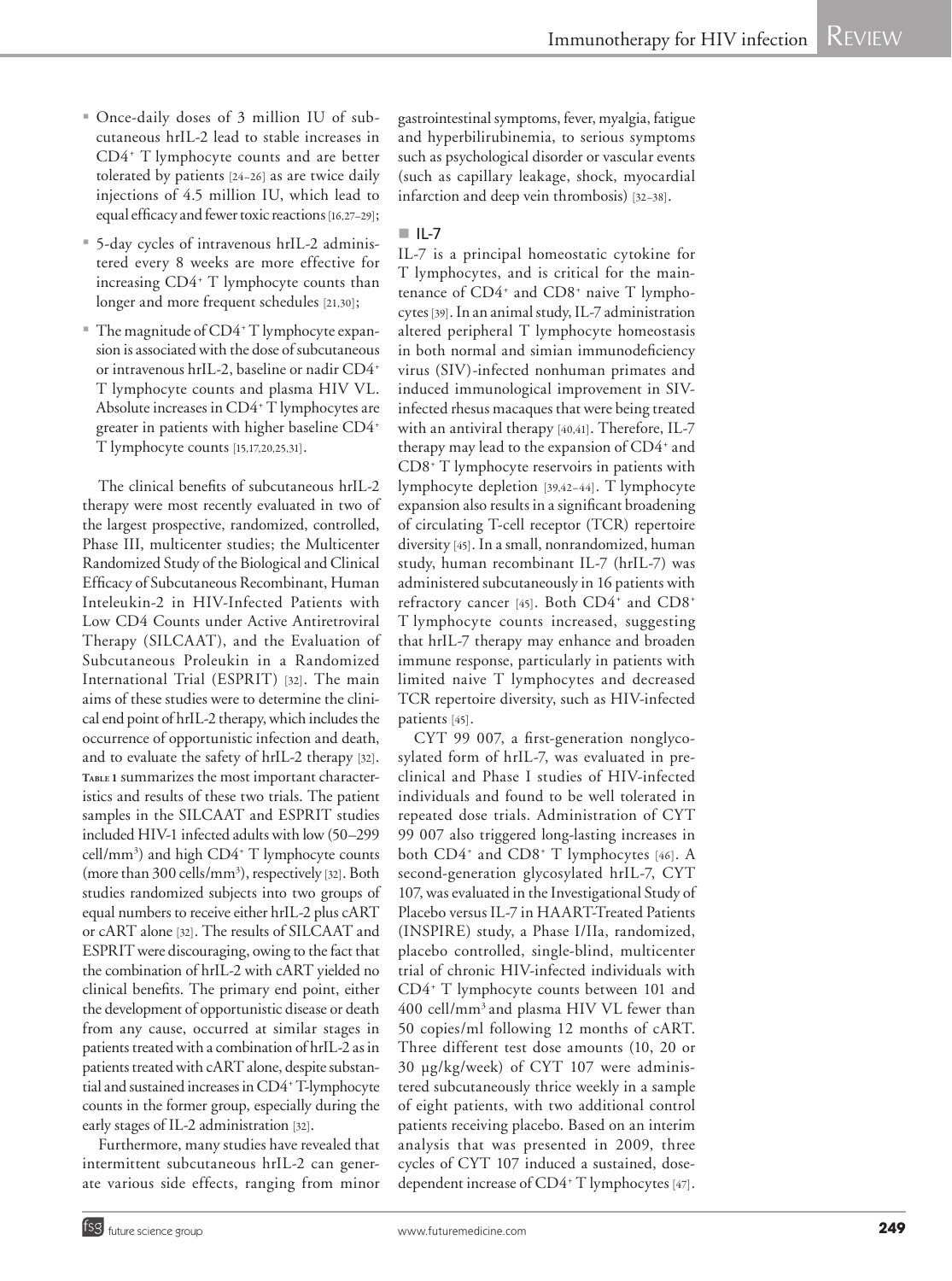| <b>Important issues</b>                                                                                                                                                | $SILCAAT$ (n = 1695)                                                                                                                                                            | <b>ESPRIT</b> ( $n = 4111$ )                                                                                                                                                       |  |
|------------------------------------------------------------------------------------------------------------------------------------------------------------------------|---------------------------------------------------------------------------------------------------------------------------------------------------------------------------------|------------------------------------------------------------------------------------------------------------------------------------------------------------------------------------|--|
| Characteristics of study<br>participants                                                                                                                               | Low CD4+ T-cell count (50-299/mm <sup>3</sup> )<br>and plasma HIV-RNA ≤10,000 copies/ml<br>IL-2 combined with cART: 849 patients<br>IL-2 alone: 846 patients                    | High CD4+ T-cell count ≥300/mm <sup>3</sup><br>IL-2 combined with cART: 2071 patients<br>IL-2 alone: 2040 patients                                                                 |  |
| Schedule of IL-2 administration                                                                                                                                        | Induction phase (within 12 months)<br>1. One cycle (9 million IU/day, every 12 h, for<br>5 consecutive days)<br>2. Six cycles, approximately 8 weeks apart<br>Maintenance phase | Induction phase (within 12 months)<br>1. One cycle (15 million IU/day, every 12 h, for<br>5 consecutive days)<br>2. Three cycles, approximately 8 weeks apart<br>Maintenance phase |  |
| CD4+ T lymphocyte counts<br>(median increase in IL-2 combined 6 years: 38/mm <sup>3</sup><br>with cART compared with<br>cART alone according to<br>follow-up duration) | 1 year: $99/mm3$<br>On average: 53/mm <sup>3</sup> (95% CI: 40-66)                                                                                                              | 1 year: $185/mm3$<br>6 year: 113/mm <sup>3</sup><br>On average: 159/mm <sup>3</sup> (95% CI: 145-174)                                                                              |  |
| Primary end point: opportunistic<br>disease or death from any cause                                                                                                    | IL-2 combined with cART: 110 (1.94)<br>cART alone: 119 (2.13)<br>HR with IL-2, 0.91 (95% CI: 0.70–1.18); p = 0.47                                                               | IL-2 combined with cART: 159 (1.14)<br>cART alone: 165 (1.21)<br>HR with IL-2, 0.94 (95% CI: 0.75-1.16); p = 0.55                                                                  |  |
| Grade 4 adverse events                                                                                                                                                 | IL-2 combined with cART: 203 (3.93)<br>cART alone: 186 (3.58)<br>HR with IL-2, 1.10 (95% CI: 0.90–1.34); $p = 0.35$                                                             | IL-2 combined with cART: 466 (3.80)<br>cART alone: 383 (3.09)<br>HR with IL-2, 1.23 (95% CI: 1.07-1.41); $p = 0.003$                                                               |  |
| Data are presented as number of patients (rate/100 person-year).                                                                                                       | cART: Combined antiretroviral therapy: ESPRIT: Evaluation of Subcutaneous Proleukin in a Randomized International Trial: HR: Hazard ratio: IU: International unit:              |                                                                                                                                                                                    |  |

**Table 1. Summaries of the SILCAAT and ESPRIT studies of IL-2 therapy in patients with HIV infection.**

*cART: Combined antiretroviral therapy; ESPRIT: Evaluation of Subcutaneous Proleukin in a Randomized International Trial; HR: Hazard ratio; IU: International unit; SILCAAT: Multicenter Randomized Study of the Biological and Clinical Efficacy of Subcutaneous Recombinant, Human IL-2 in HIV-Infected Patients with Low CD4 Counts Under Active Antiretroviral Therapy.* 

*Adapted from* [32]*.*

A higher proportion of patients demonstrated CD4+ T lymphocyte counts that were higher than 500 cells/mm<sup>3</sup>. Patients receiving injections of 20 µg/kg/week demonstrated a trend towards higher thymic output as well as median increases of CD4+ and CD8+ T lymphocyte counts from 240 to 563 cells/ $\text{mm}^3$  (135%) and from 659 to  $1210$  cells/mm<sup>3</sup> (65%), respectively. All patients tolerated the treatment well, without clinical or laboratory toxicities rated higher than grade 2. However, it remains unclear as to whether the immunologic restoration achieved by hrIL-7 therapy is correlated with improved clinical outcomes such as decreases in morbidity and mortality, or whether increases in CD4+ T lymphocytes continue over the long term, especially in immunologic nonresponders compared with patients who exhibit higher CD4+ T lymphocyte counts following cART. These questions should be addressed by large, well-designed clinical studies.

#### $\blacksquare$ IL-21

IL-21 was relatively recently discovered to be a significant, multifunctional, immune-enhancing and immune-regulatory cytokine and several *in vivo* animal model studies have revealed that IL-21 plays an essential role in controlling chronic viral infections [48–50]. IL-21 can also promote differentiation of naive CD4+ T lymphocytes into IL-17-producing CD4+ T lymphocytes (Th17 cells), which play an important role in inducing inflammation and controlling invading pathogens [51,52]. CD4<sup>+</sup> T lymphocytes are the main producers of IL-21 in humans [53]. IL-21, unlike IL-2, does not support proliferation of anti-CD3-activated regulatory T cells that are involved in the suppression of antiviral immunity [54]. Serum levels of IL-21 were significantly decreased in chronic HIV-infected individuals and were correlated with CD4+ T lymphocyte counts [55,56]. Recently, Iannello *et al.* reported that IL-21 production was compromised early in the course of HIV infection, and maintained normally in only elite controllers [56]. This study also revealed that cART alone partially restored the production of IL-21 and the frequencies of IL-21 producing HIV-specific antigen-experienced CD4+ T lymphocytes were decreased in HIVinfected patients [56]. Furthermore, recombinant human IL-21 prevented enhanced spontaneous ex vivo death of CD4<sup>+</sup> T lymphocytes from HIV-infected individuals [56]. These findings suggest that IL-21 should be considered for immunotherapy in HIV-infected individuals.

# **Gc protein-derived macrophage-activating factor**

Serum Gc protein, also known as vitamin D3-binding protein, is the precursor of macrophage-activating factor (MAF). In HIVinfected individuals, MAF precursor activity of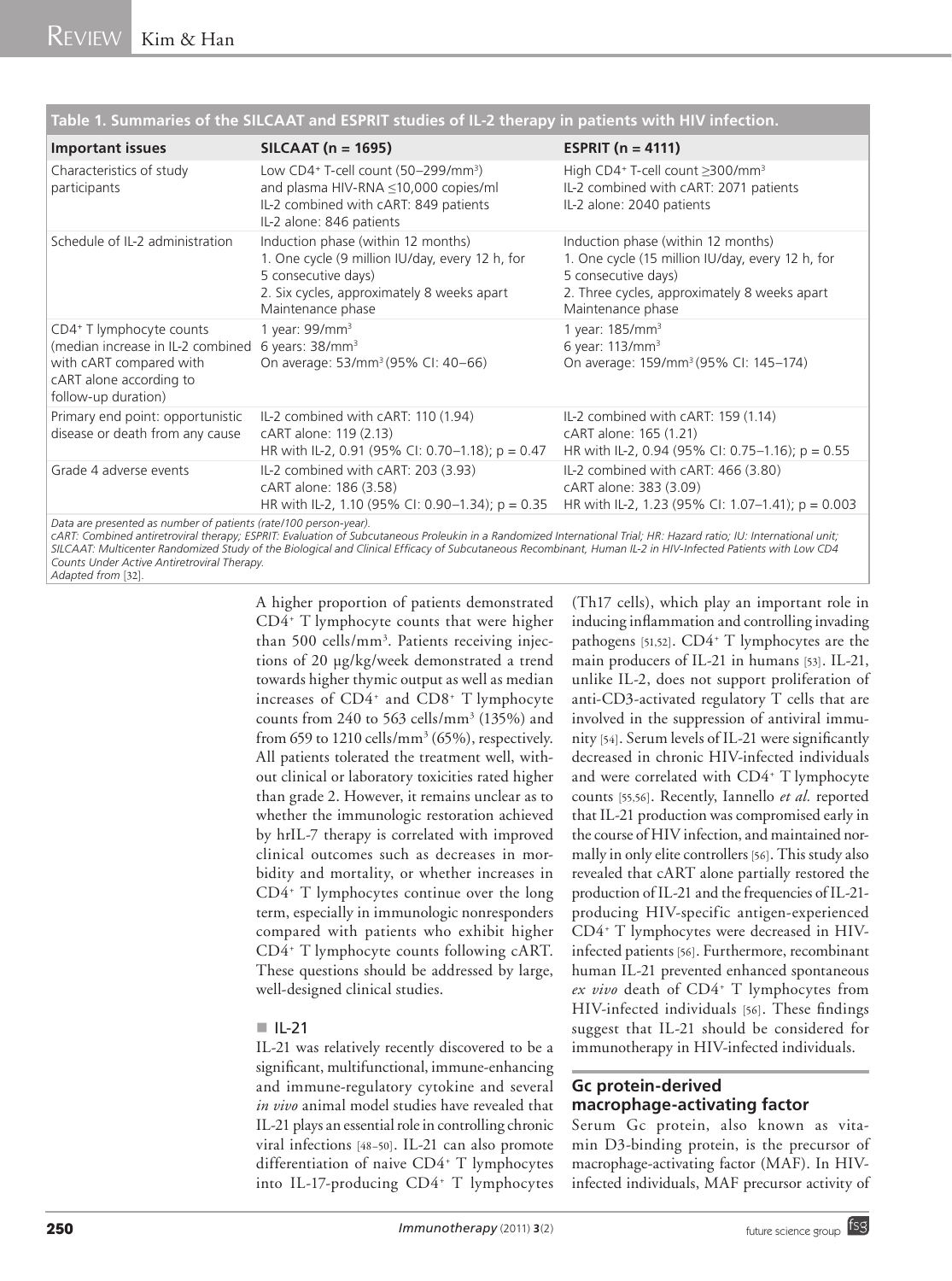the serum Gc protein is lost or reduced, because the Gc protein is deglycosylated by  $\alpha$ -*N*-acetylgalactosaminidase that is released from the gp120 of HIV-infected lymphocytes [57,58]. This decrease in macrophage activation may result in immunosuppression [58,59]. Therefore, the administration of Gc protein-derived macrophage-activating factor (GcMAF) may effect immune restoration in HIV-infected individuals. A small, nonrandomized, clinical study performed in 15 asymptomatic treatment-naive Japanese HIV-infected individuals was reported in 2009 [57]. Throughout the 7-year study period, less than 18 weekly intramuscular injections of 100 ng GcMAF led to recovery of low serum a-*N*-acetylgalactosaminidase activities that were equivalent to those of non-HIV-infected controls and the maintenance of CD4+ T lymphocyte counts that were within the normal range (798  $\pm$  213 cells/mm<sup>3</sup>). Plasma HIV VL and p24 antigen levels also decreased following GcMAF therapy owing to immunologic restoration [57]. Interestingly, the cessation of GcMAF therapy did not result in rebounds of serum  $\alpha$ -*N*-acetylgalactosaminidase activities, HIV VL or p24 antigen levels [57].

#### **Therapeutic immunization**

The concept of therapeutic immunization for HIV-1 infection was first raised by Salk in 1987 [60]. The main purpose of therapeutic immunization is to immunize for the induction of HIV-antigen-specific immune response in already HIV-infected individuals, paricularly T-cell immunity that may maintain immunologic control capacity in HIV infection [61]. Therapeutic immunization has several potential indications that complement cART. For example, it may sustain immunologic fitness or HIV control during the early period of HIV infection so that the initiation of cART can safely be delayed, as well as the safe cART-free periods can be prolonged in chronic asymptomatic HIV-infected individuals. Moreover, therapeutic immunization may maintain HIV control and immunologic fitness in HIV-infected patients receiving continuous cART, especially patients who fail to restore or maintain adequate CD4+ T lymphocyte counts. cART, combined with therapeutic immunization, must be able to suppress HIV bursts arising from HIV-1-infected CD4+ T lymphocytes that are activated by immunization [62].

Therapeutic immunization can, theoretically, induce HIV-specific polyfunctional CD4<sup>+</sup> and CD8+ T lymphocyte immune response and, therefore, control HIV replication [61]. However, several candidate HIV vaccines (subunit or

whole inactivated virus) have proven ineffective for controlling HIV replication. These findings have prompted new investigations evaluating the potential of therapeutic immunization.

Newer approaches utilize common, effective g-chain cytokine adjuvants as immunomodulators to enhance vaccine-induced HIV-specific, adaptive immune responses. In particular, HIV-infected patients with discordant responses to cART, such as plasma HIV VL that become fully suppressed while CD4<sup>+</sup> T lymphocyte counts remain suboptimal, may become important candidates for restorative therapeutic immunization with immunomodulators. These strategies for replenishing destroyed CD4+ memory T lymphocyte populations and augmenting vaccine-induced specific immunities have focused on the roles of cytokines that are part of the common γ-chain cytokine family (such as IL-2, -7, -12 and -15), which regulate proliferation, activation, differentiation and survival of T lymphocytes. The SIV infection model in rhesus macaques has been used to evaluate the effectiveness of immunomodulator cytokines as therapeutic vaccine adjuvants. Several animal studies have revealed that IL-2 and IL-15 adjuvant vaccines preserve peripheral CD4+ T lymphocyte counts and decrease the VL set point [63–67]. However, in order to determine the true efficacies of these cytokines as therapeutic vaccine immunomodulating adjuvants, human trials must be performed in various clinical settings.

Dendritic cell (DC)-based HIV vaccine strategies have recently been investigated [3,68–71]. DCs of myeloid origin are the most potent professional antigen-presenting cells (APCs) in HIV infection [3]. In particular, myeloid DCs have the exceptional ability to activate T-cell immune responses to HIV, which is why these cells have been explored as *ex vivo* and *in vivo* immunotherapies [72,73]. The use of DCs for HIV immunotherapy effectively controls HIV replication by using natural pathways of antigen recognition and processing during HIV-specific immune response. Such therapies could prolong the length of the healthy cART period. Myeloid DCs may be grown from blood monocytes by culturing in IL-4 and GM-CSF, a breakthrough that may clear the method for *ex vivo* immunotherapeutic human trials [74,75]. Several clinical trials have already tested DC-derived vaccines in small samples of HIV-infected patients. Immature autologous or allogenic blood DCs or IL-4/GM-CSF monocyte-derived DCs were generated using various adjuncts to promote DC maturation, including IL-1 $\beta$ /IL-6/TNF- $\alpha$ ,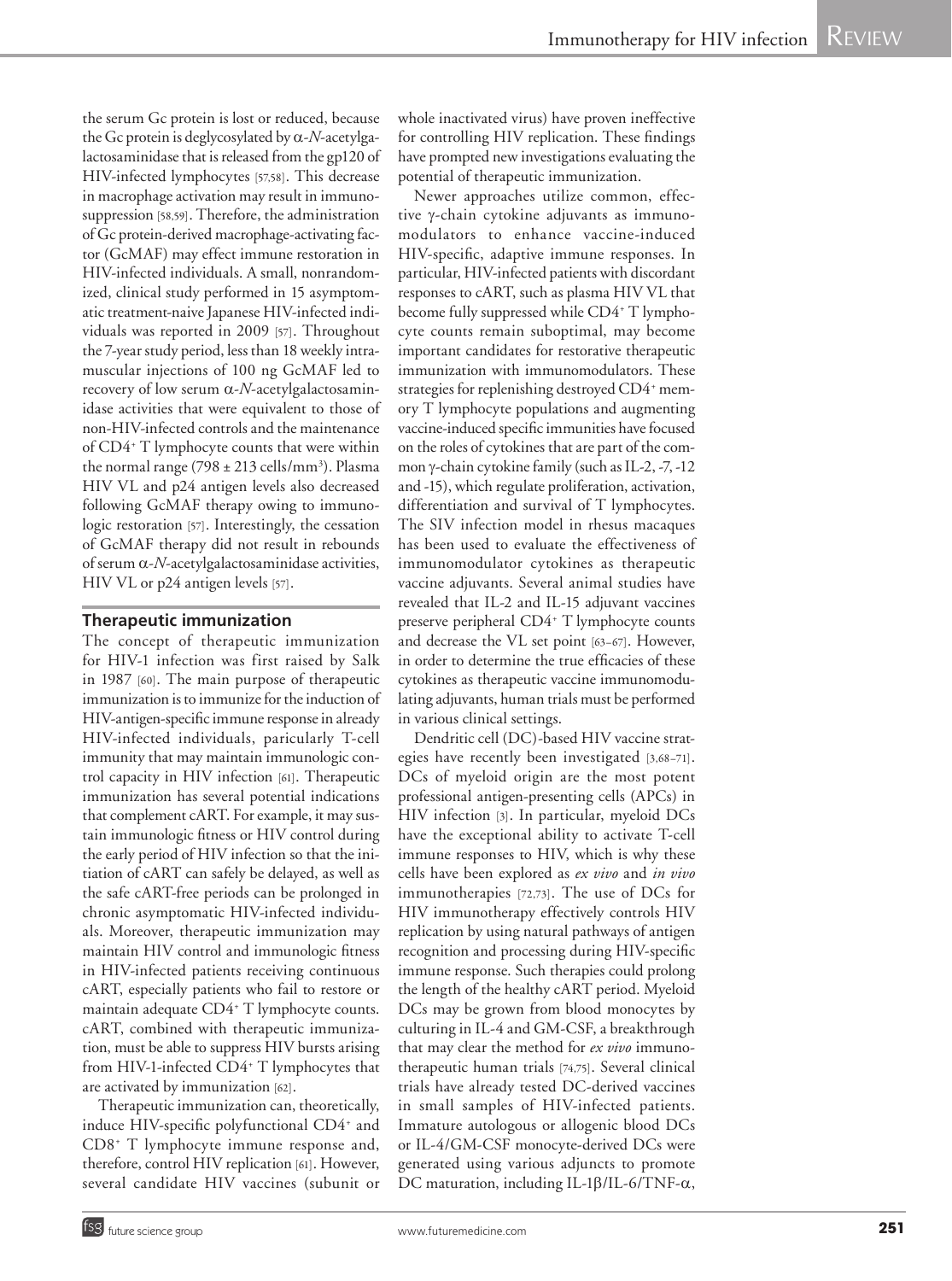monocyte-conditioned medium, and TNF- $\alpha$ alone[72,76–80]. These studies have yielded promising results, including reduction of plasma HIV VL or maintenance of stable VL after STI [3].

 Because naturally occurring human antibodies, developed by specific immune humoral responses to HIV infection, are unable to efficiently neutralize HIV, clear the infection or prevent disease progression, passive immunization with more potent appropriate neutralizing antibodies for HIV may be a solution for immunotherapy in HIV-1-infected patients. Neutralizing antibodies against HIV-1 could result in anti-HIV activity even in cART-experienced patients, and B lymphocytes can be stimulated to generate high titers of broadly cross-reactive neutralizing antibodies against multiple subtypes of HIV.

# **Polyclonal anti-HIV IgG** antibody (PEHRG214)

PEHRG214 is a polyclonal anti-HIV IgG antibody preparation produced by immunization of goats with purified HIV-associated proteins followed by booster immunizations with synthetic peptides to highly conserved HIV epitope regions without recognition by the human immune system [81,82].<br><sup>PE</sup>HRG214 has a high titer and affinity to multiple unique epitope regions on HIV, including two on gp120 and one each on gp41, p24, p66, p17 and p11. It could potently neutralize and lyse a broad spectrum of primary and reference HIV isolates *in vitro* [83]. In a Phase I study, a single intravenously administered dose of PEHRG214 was reasonably well tolerated and achieved adequate plasma concentrations, exceeding those found to neutralize HIV in laboratory experiments [81,82]. A HRG2 study (clinical trial NCT00385567) was performed as a Phase II, randomized, controlled, open-label, multidose trial to determine the efficacy, safety, immunogenicity and pharmacokinetic profiles of PEHRG214 in HIV-infected patients receiving optimized background regimen (OBR) of antiretroviral agents, treated intravenously three-times weekly for up to 16 weeks. The primary objective of this study was to determine the effect of PEHRG214 on decreasing the plasma VL, as compared with a control group. This study was commenced in January 2007, but has been terminated owing to the difficulty in recruiting eligible patients in a timely fashion [201].

# ■ The Thymon University Tat immunogen (TUTI-16)

HIV-1 Tat protein, a virally encoded toxin, is secreted by HIV-1-infected cells and acts on uninfected cells, making them permissive to HIV-1 replication. HIV-1 Tat enhances chronic HIV replication and induces immune suppression. HIV-1 Tat activities can be blocked *in vitro* and *in vivo* by anti-Tat antibodies. Antibodies to Tat inhibit Tat-mediated transcellular activation *in vitro* and minimize chronic plasma viremia. TUTI-16 is a fully synthetic, self-adjuvanting, lipopeptide vaccine that is water soluble and administered by subcutaneous injection. In a preclinical study, a priming dose and a 3-week boost in rats induced a high-titer antibody response to the eight known distinct epitope variants of HIV-1 Tat protein. These antibodies blocked the function of the HIV-1 Tat protein (toxin), which is essential to the maintenance of chronic HIV-1 viremia [84]. Therefore, TUTI-16 has potential as a therapeutic vaccine for HIV-1-infected individuals. The Phase I/IIa clinical study of TUTI-16 in asymptomatic HIV-1-infected and -uninfected subjects will be performed to gather safety and human immunogenecity (anti-HIV-1 Tat antibody titer) data on subcutaneously administrated TUTI-16 [201].

# **Monoclonal antibodies** ■ Humanized anti-CD4 IqG monoclonal antibody (ibalizumab)

HIV-1 entry into host cells is a multistep process that offers several potential targets for antiretroviral treatment. Ibalizumab, formerly called TNX-355 and Hu548, is a humanized anti-CD4  $\mathrm{IgG}_{4}$  monoclonal antibody (mAb) of murine origin that interferes with HIV entry. Ibalizumab binds to the interface between domain 1 and 2 of the extracellular region of CD4 [85]. It appears to result in anti-HIV activity due to postbinding conformational effects that prevent CD4-bound gp120 from interacting with CCR5 or CXCR4, instead of directly inhibiting the binding of gp120 to CD4 [86]. Because ibalizumab binds a site away from the MHC class II molecule, it does not cause an immunosuppressive state, unlike other mAbs that target domain 1 of CD4 and competitively inhibit gp120 binding that can interfere with MHC class II immune function [87]. The average half-life of ibalizumab is 3-3.5 days shorter than the 2–3 weeks of IgG under normal physiological circumstances [88].

The first Phase I clinical study to determine the anti-HIV activity and safety of TNX-355 in 30 HIV-infected individuals, who were not on cART or were on a failing regimen with a plasma HIV VL greater than 5000 copies/ml, was performed with the administration of single-dose, intravenous infusions over five doses, ranging from 0.3 to 25 mg/kg. The dose-related reductions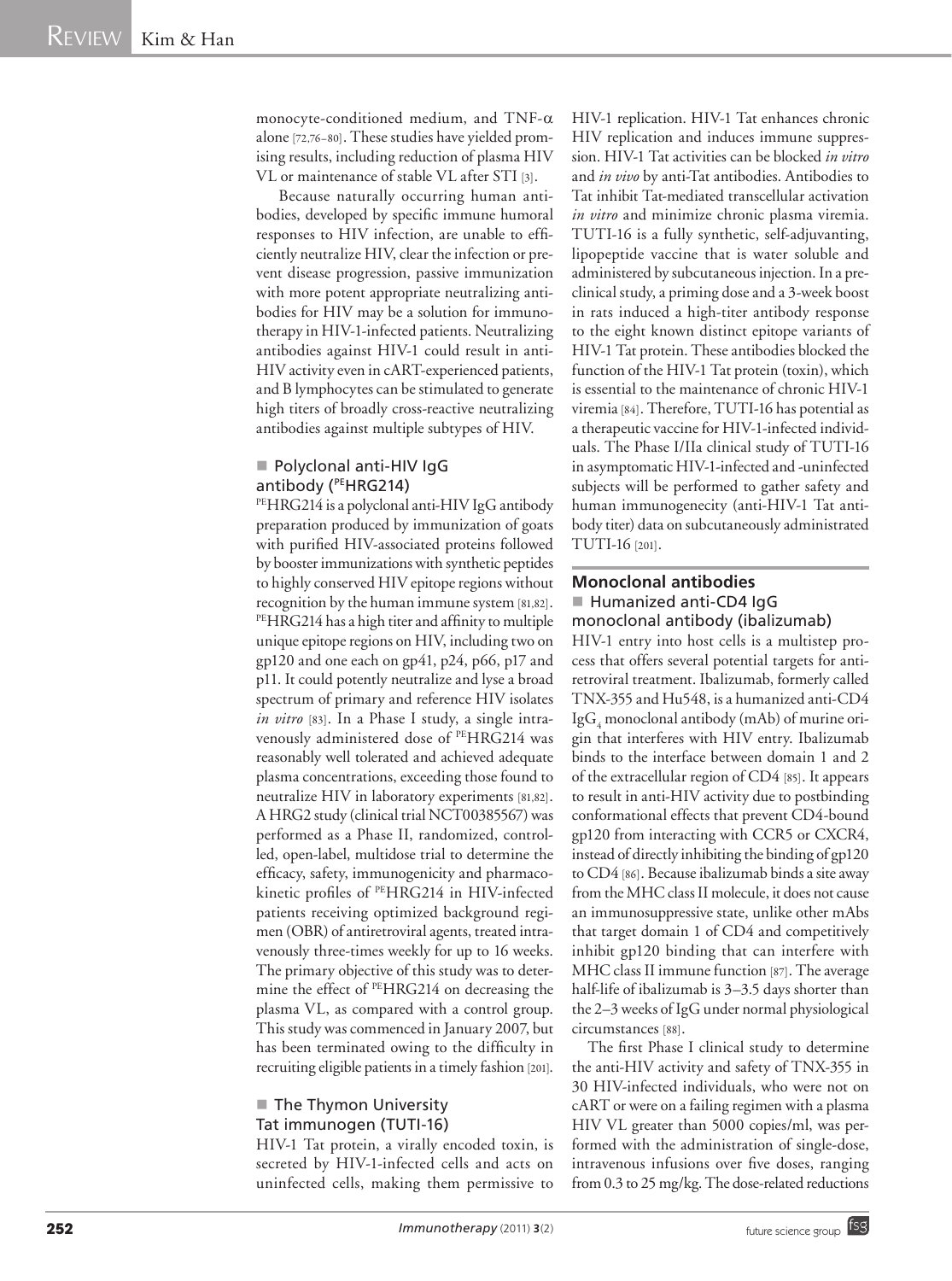in plasma HIV VL were observed in the 3, 10 and 25 mg/kg groups. In addition, dose-dependent peak increases in CD4+ T lymphocytes were observed within 24 h of treatment. Nonserious adverse events did not cause the discontinuation of the treatment in any subjects [89].

A Phase Ib multidose study for evaluating the anti-HIV activity, pharmacokinetics and safety of ibalizumab in 22 HIV-infected patients, who remained off other antiretroviral drugs or continued a stable failing regimen, revealed that ibalizumab, intravenously administered either weekly or biweekly had anti-HIV activity, good tolerability and safety [88]. There was neither immunogenicity nor severe drug-related adverse events [88]. Treatment with ibalizumab resulted in substantial rapid peak reduction of plasma HIV VL  $(0.5-1.7 \log_{10})$  in 20 out of 22 patients following 1–2 weeks of treatment, and did not cause CD4+ T lymphocyte depletion [88]. Interestingly, an *in vitro* study revealed high level synergistic, anti-HIV activity when ibalizumab and the other entry inhibitor, enfuvirtide, were combined together [90]. In addition, in a Phase Ib study, there was no evidence of cross-resistance between the two entry inhibitors [88].

The 24-week analysis of a randomized, double-blinded, placebo-controlled, Phase IIa study was performed and presented [91]. A total of 82 antiretroviral triple classes-experienced patients were randomized to receive ibalizumab (10 mg/kg weekly for 8 weeks, followed by either 10 mg/kg every 2 weeks, or 15 mg/kg every 2 weeks, to complete 24 weeks) versus placebo in addition to an OBR. The plasma HIV VL reductions were significantly greater in the two treatment arms, with a mean  $0.95 \log_{10}$  decrease in the 15 mg/kg arm and 1.16  $log_{10}$  decrease in the 10 mg/kg arm compared with a 0.20  $log_{10}$ decrease in the placebo arm.

Furthermore, ibalizumab administrated as an intravenous infusion, displayed promising anti-HIV activity and safety in early clinical trials [88,89]. Until now, the immunosuppressive effects had not been demonstrated with ibalizumab in nonhuman primates and human clinical trials [88,92].

#### ■ Anti-V3 neutralizing mAb (KD-247)

 An antibody response capable of neutralizing not only the homologous, but also the heterogeneous, form of the CXCR4-tropic HIV-1 MNp and CCR5-tropic (R5)  $HIV-1_{IR-CSF}$  was achieved through sequential immunization with a combination of synthetic peptides representing HIV-1 Env V3 sequences from HIV-1 clade B isolates [93]. The anti-V3 mAbs generated from peripheral blood mononuclear cells (PBMCs) of HIV-infected individuals have been shown to contain cross-neutralizing anti-V3 mAbs that neutralize primary HIV isolates [94,95]. Through the sequential immunization of mice with V3 peptides from HIV-1 clade B field isolates, the cross-reactive antisera that strongly bound to V3 peptides from homologous and heterologous primary isolates was inducted [93].

KD-247 is a reshaped, humanized, anti-V3, neutralizing mAb, derived from a *C25* gene that efficiently neutralized primary isolates of HIV-1 [93]. C25 was obtained by immunizing mice sequentially with six V3 peptides, representing clade B HIV-1 viruses [96]. KD-247 was generated by transferring the genes of the complementary determining region of C25 into the genes of the human V region of the antibody [93,97]. The epitope of KD-247 was mapped to six amino acids, IGPGRA, at the tip of the gp120–V3 loop [93,98]. It bound with high affinity to the PGR motif within the HIV-1 Env V3 tip region, and displayed potent cross-neutralizing activity against subtype B, primary HIV-1 isolates [93]. Among the established reference of anti-V3 mAbs, KD-247 most effectively neutralized primary HIV-1 field isolates including R5 viruses possessing the matching neutralization sequence motif, suggesting its promise for clinical applications [93]. The complete protection from challenge of infection by a pathogenic simian/human immunodeficiency virus (SHIV) 89.6 strain was observed when a high concentration of KD-247 was used in this animal model [99]. In addition, KD-247 might not only directly neutralize the HIV, but also maintain CD4+ T lymphocytes in lymphoid tissues [97]. Because KD-247 showed the complete, or strong, inhibition of HIV replication *ex vivo* and the protection of monkeys against the highly pathogenic simian/human immunodeficiency virus, KD-247 could be a promising new immunotherapeutic candidate for HIV-infected individuals [93,96,99].

 However, neutralization evasion from anti-V3 mAbs, including KD-247, has been reported and associated with amino acid substitution mutation within the epitope of the V3 loop and outside V3 including V2 region [95,98]. In addition, a clone with a V2 potential *N*-linked glycosylation site insertion and mutation in V3 demonstrated a high level of resistance to KD-247 [100]. Through the acquisition of a potential glycosylation site in V2, HIV can escape a neutralizing anti-V3 mAb. However, one study revealed that high concentrations of KD-247 are needed for viral acquisition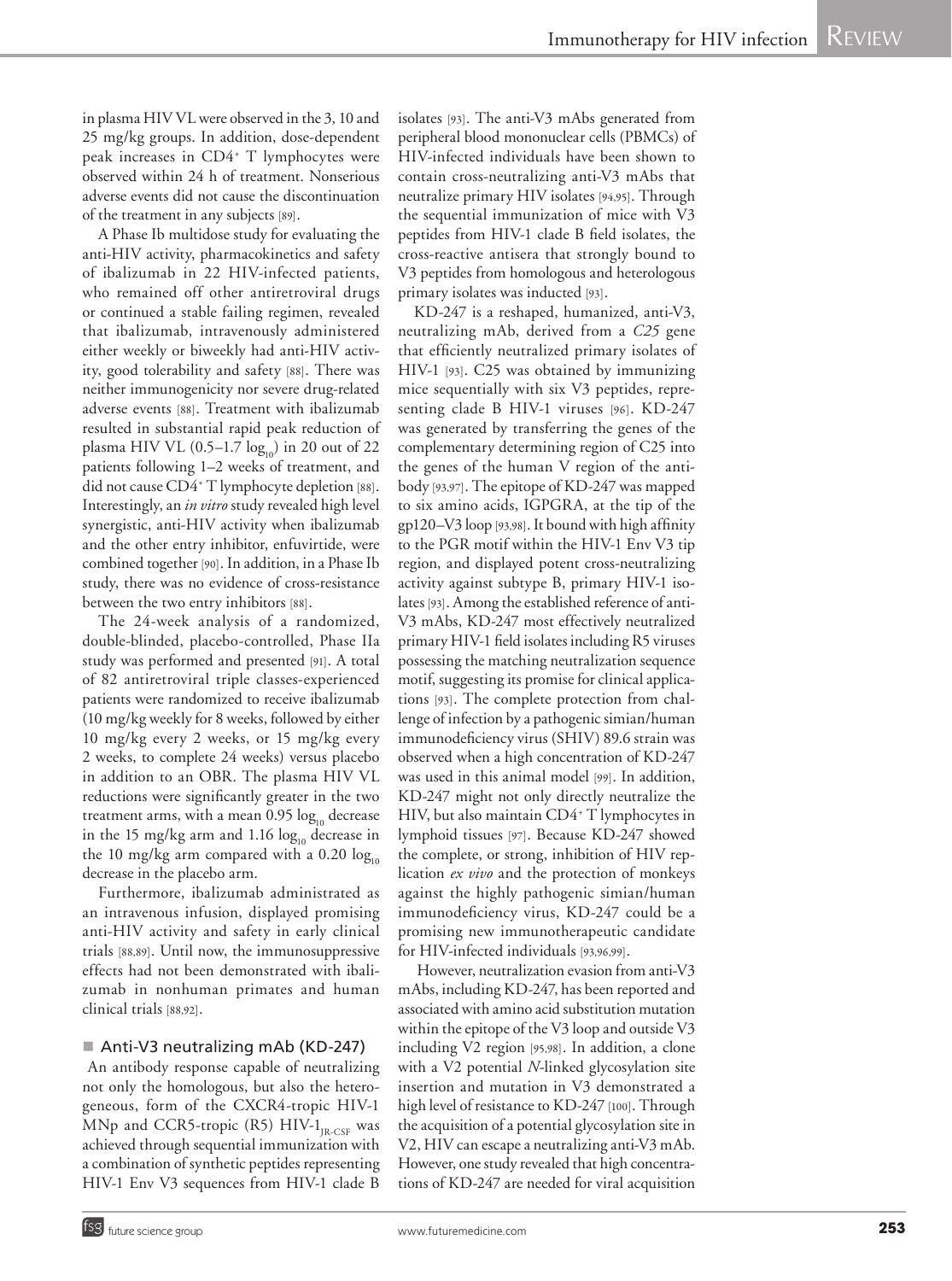of KD-247 resistance and that the escape variants are more sensitive to CCR5 inhibitors. In addition, there was a strong synergistic effect between KD-247 and CCR5 inhibitors at all concentrations tested [101].

#### CCR5 mAbs

CCR5 mAb binds to CCR5 and potently inhibits R5 HIV-1 *in vitro*. A few CCR5 mAbs have demonstrated broad and potent anti-HIV activity *in vitro* [102–104]. The most potent CCR5 mAbs showed an  $IC_{50}$  in the range of 0.1–1.0 µg/ml, with an approximately  $1 \log_{10}$  variation across diverse viral isolates. The mAbs resulted in essentially complete inhibition of HIV replication at higher concentrations [105-107]. CCR5 mAbs have demonstrated similar potencies for HIV strains derived from various stages of disease [108], genetic subtypes [104,109,110] and pediatric/adult infection [111]. CCR5 mAbs efficiently inhibited the CCR5-mediated entry of dual/mixed (R5X4) virus in cell lines that express CCR5 but not CXCR4 [104,111]. However, limited inhibition of R5X4 viruses was observed in cultures of PBMCs [108–110].

Two human CCR5 mAbs of IgG  $_4^{\,}$  isotype, that is, PRO140 and HGS004, have recently entered clinical trials in HIV-infected individuals with only R5-virus detectable, plasma VL greater than 5000 copies/ml, CD4+ T lymphocytes greater than 250 cells/mm<sup>3</sup> and no concurrent cART [112,113]. These studies have successfully completed proof-of-concept, providing initial information on the potential therapeutic utility of these agents [112,113]. Clinical studies have established CCR5 mAbs as potent antiretroviral agents with prolonged activity following a single dose. Therefore, CCR5 mAbs can represent both a distinct class of CCR5 inhibitor and a novel approach to HIV-1 immunotherapy.

PRO140 is a humanized form of the mouse CCR5 mAb PA14 that binds an epitope spanning extracellular loop 2 (ECL2) and aminoterminal domain and does not antagonize the natural activity of CCR5 *in vitro* [108,111,114]. The potency and breadth of anti-HIV activity for PA14 and PRO140 have been demonstrated in several preclinical studies [108,109,111,114]. The first clinical trial of PRO140 in HIV-infected individuals was a Phase I, randomized, doubleblind, placebo-controlled, dose-escalating study in 39 patients with early-stage infection, no cART for 3 months and only R5 HIV-1 detectable, to evaluate the pharmacokinetics, tolerability, receptor occupancy and anti-HIV effects of single, escalating-doses infusion, ranging from  $0.5$ ,  $2$  to  $5$  mg/kg  $[113]$ . In this trial, the single, intravenous infusion of PRO140 was generally well tolerated and no dose-limiting toxicity was observed [113]. In addition, PRO140 demonstrated potent, rapid, prolonged and dose-dependent anti-HIV activity, and a highlysignificant reduction in mean VL of tenfold or more was observed within 4 days for each of the dosing groups and persisted for 2–3 weeks after treatment in the 5 mg/kg group [113]. In the 5 mg/kg PRO140 group, there was a trend towards increased CD4+ T lymphocytes over baseline, the significant CCR5 receptor occupancy was observed for 2–4 weeks in all PRO140 groups and there was no depletion of CCR5+ cells following treatment [113]. In another clinical trial of a similar design to that of the first studies, PRO140-administrated subcutaneously also offered the potential for significant and prolonged, dose-dependent, HIV-1 RNA suppression, and demonstrated good tolerability [115]. In the most recently reported Phase IIa study of PRO140, administrated intravenously, the mean maximum reduction from baseline HIV-1 RNA was 1.8  $log_{10}$  for both 5 and 10 mg/kg doses (p < 0.001 control to placebo) [116]. VL nadired at day 12 postinfusion and remained significantly reduced through day 29 for both PRO140 dose groups  $(p < 0.01)$  [116]. Consequently, the single 5 and 10 mg/kg intravenous treatments with PRO140 exhibited potent, long-lived anti-HIV activity and were generally well tolerated [116]. However, further studies in humans must be performed in various clinical settings, including in patients receiving cART, or patients with treatment-experience or advance-stage infection.

HGS004 (CCR5mAb004) is a human mAb that binds ECL2 and inhibits R5 HIV-1 entry and chemokine signaling with similar efficiencies to that of PRO140 [112,117]. The results of a Phase I, single-blind, randomized, placebocontrolled clinical trial to evaluate the tolerability, pharmacokinetics, receptor occupancy and anti-HIV effects of single, escalating doses, ranging from 0.4, 2, 8, 20 to 40 mg/kg HGS004 in 63 HIV-infected subjects, revealed that HGS004 was generally well tolerated and showed meaningful anti-HIV activity when administered to individuals with R5 HIV-1 tropism [112]. Significant reductions in HIV-1 VL were observed at doses of 8 mg/kg and higher and the mean CCR5 receptor occupancy was approximately 80% at day 28 for each of the three highest dose groups [112]. In addition, significant increases in CD4+ T lymphocyte counts were observed in all HGS004 dose groups [112].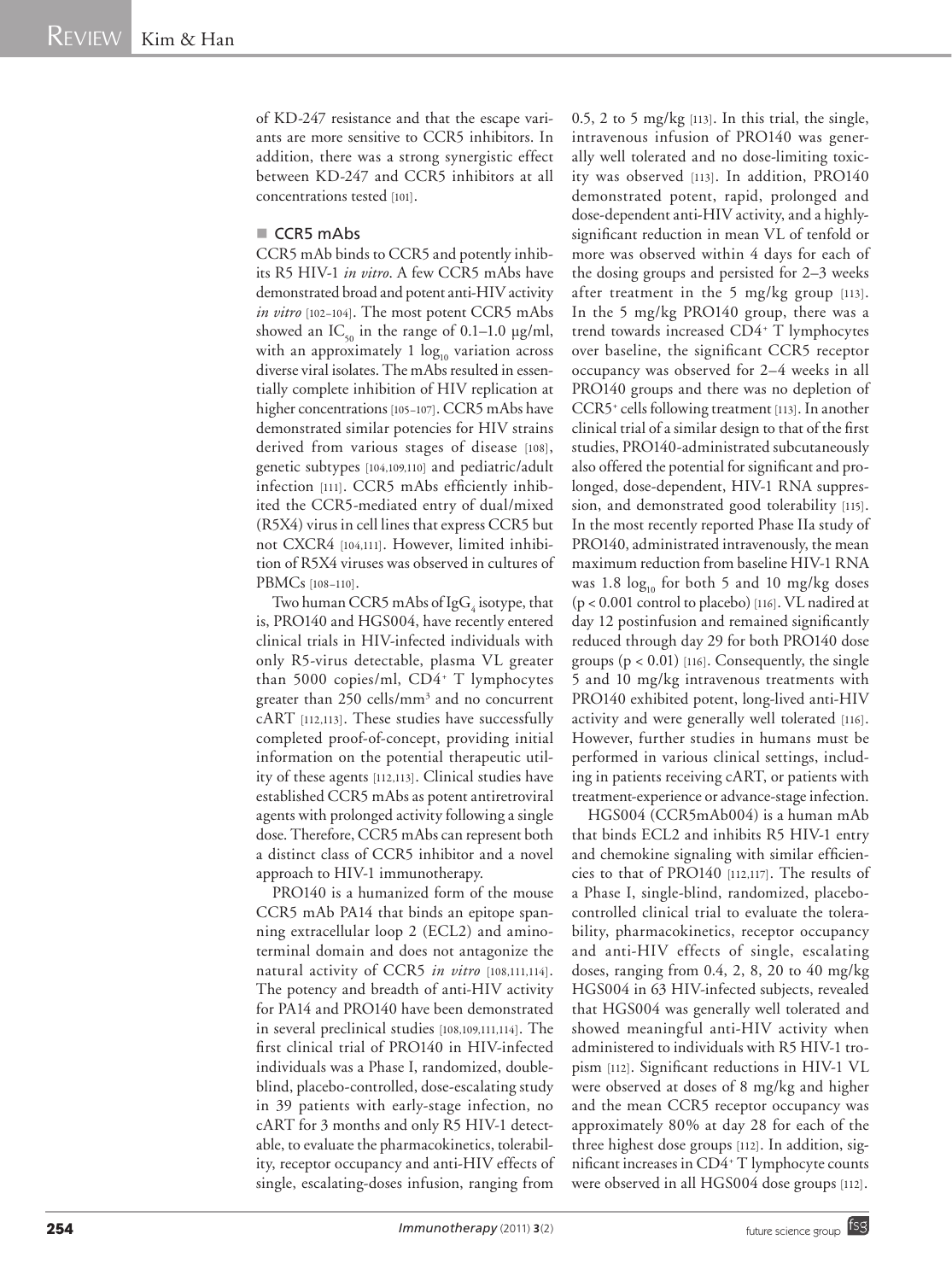CCR5mAbs are distinctly different from small-molecule CCR5 antagonists (e.g., maraviroc, vicriviroc [SCH-417690], aplaviroc, TAK-220, TAK-779, SCH-350581 and SCH-351125 [SCH-C]) in terms of their sites or mechanisms for CCR5 binding and HIV-1 inhibition. CCR5mAbs and small-molecule CCR5 antagonists can be considered distinct classes of CCR5 inhibitors based on their potent anti-HIV synergy and lack of cross-resistance. Despite demonstrating high-level resistance to the small-molecule CCR5 antagonists, HIV remains susceptible, or even hypersusceptible, to inhibition by CCR5mAbs [118–120]. In one study among HIV-infected subjects with treatment failure to a vicriviroc-containing antiretroviral drugs regimen with high-level resistance to vicriviroc and another small-molecule CCR5 antagonist, the susceptibility to inhibition of the HGS004 increased [119]. However, an anti-HIV synergistic effect was revealed for each group for most combinations of CCR5mAbs and smallmolecule CCR5 antagonists, and this synergistic effect was attributed to cobinding in the distinct epitopes of the CCR5 receptor [114,121]. The synergistic effect was also observed between CCR5mAb and enfuvirtide [114,121].

#### ■ Antiphospholipid human mAb

Brown *et al.* described a murine mAb against phosphatidylinositol phosphate that neutralizes HIV-1 in PBMC cultures [122]. Recently, Moody *et al.* reported that four human antiphospholipid mAbs (PGN632, P1, IS4 and CL1) inhibit HIV-1 R5 primary isolate infection of PBMCs with an  $IC_{\alpha0}$  of less than 0.02 to approximately 10 µg/ml [123]. The mechanism of HIV inhibition involved stimulation of an innate anti-HIV-1 response, including the release of soluble chemokines, such as MIP-1 $\alpha$  and MIP-1 $\beta$ , which block HIV-1 entry [123]. These results suggest that anti-phospholipid human mAbs could target immunotherapy in HIV-infected individuals.

F105, anti-gp 120 human IgG1 $\kappa$  mAb gp120, which is located at the plasma membrane of HIV-1-infected cells and on the surface of HIV particles, provides an excellent means of discriminating HIV-1-infected host cells from noninfected cells. It is a viral glycopeptide that plays a pivotal role in the HIV-entry process. The binding of the HIV envelope, gp120, with the CD4 receptor of the CD4+ T lymphocyte initiates a cascade of events that leads to viral entry. gp120 contains a relatively conserved CD4 binding site that offers an accessible epitope for recognition

by mAbs [124]. F105 is a human IgG1k mAb that was derived from a HIV-1-infected individual. It binds to a discontinuous epitope overlapping, but not entirely congruent, with the CD4 binding region of gp120, and competes with soluble CD4 for gp120 binding. F105 is capable of binding antigen expressed on the surface of a wide range of HIV-1 laboratory strains and primary isolates, thereby neutralizing a subset of these strains. In addition, it has been shown to neutralize the IIIB, SF2 and MN strain of HIV at concentrations readily achievable in humans [124]. In a Phase I dose-escalation clinical study, F105, administered as a single intravenous injection, demonstrated the full anti-gp120 binding activity and was safe, nontoxic and well tolerated [125].

A recently reported study, using a heavy-chain fragment of the mAb F105, fused to protamine for delivering siRNA and targeting the viral gag mRNA, specifically into HIV-1-infected cells. This study demonstrated that HIV production in previously infected CD4+ T lymphocytes could be suppressed by this modality [126]. In addition, the most recent study demonstrated the specificity of binding and entry of F105 into HIV-infected cells. F105 was rapidly taken up into the cell, accumulated in the Golgi apparatus and displayed a higher gp120 affinity. F105 bound exclusively to cells expressing gp120 in a coreceptor-independent manner and did not bind to HIV-uninfected cells. These data further support the potential of mAbs as immunotherapeutic targeting agents and offer new insights into the possibility of F105 as an excellent targeting moiety for the selective delivery of antiretroviral drugs or cytotoxic compounds to HIV-1-infected cells [127].

#### ■ IgG-reactive antibodies

An immunogen able to drive broadly neutralizing antibodies has yet to be identified for HIV infection. In healthy individuals, a functional immune network contains a wide range of natural autoantibodies, with T and B lymphocyte clones being essential for self-assertion [128]. Recent data has demonstrated that broadly and potently neutralizing anti-HIV-1 human mAbs comprised of B lymphocytes of HIV-1-infected individuals have features of natural autoantibodies [129]. Antibodies directed against carbohydrate moieties of glycoproteins, including those of HIV-1 gp120, are present in normal human serum (NHS) [130]. The affinity chromatographyseparated (fractionated) IgG-reactive antibodies (anti-IgG antibody) made from NHS, which also can react with a gp120 V3 loop derived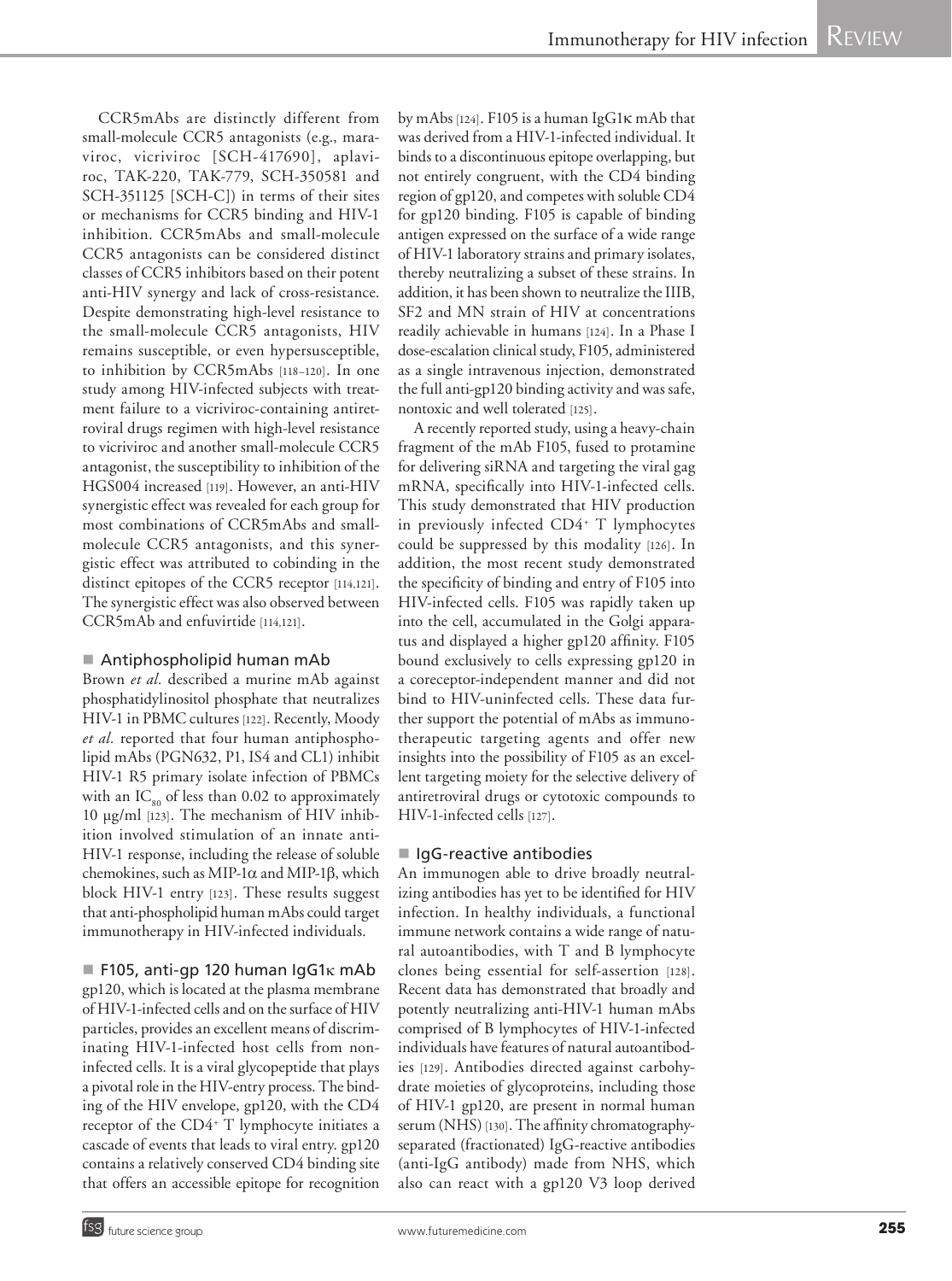peptide, prevented human PBMC infection by HIV-1 primary isolates, but unfractionated total NHS IgG did not neutralize HIV-1 infectivity [131]. The recent data have demonstrated the importance of the natural anti-HIV immune response in HIV-infected individuals [132]. In addition, a very recent study showed that anti-IgG antibodies purified from NHS and a GammaBind G Sepharose Flowthrough™ (Amersham Biosciences, NJ, USA) fraction for the removal of IgM and IgG, which contained the Ig $G_2$  dimers, neutralized HIV-1<sub>BaL</sub> strain with 100% effectiveness at 2 µg/ml concentration, as well as both HIV-1 X4- and R5-tropic primary isolates with an  $IC_{50}$  between 0.4 and 1.8 µg/ml [133]. Therefore, anti-IgG antibodies may be useful as a new immunotherapeutic tool in HIV-infected individuals.

#### **Immune-modulating drugs** ■ Antiviral hyperactivation-limiting therapeutics (virostatics)

Antiviral hyperactivation-limiting therapeutics (AV-HALTs) are a newly investigated class of antiretroviral drugs. Unlike other classes of antiretroviral drugs given to suppress HIV replication, AV-HALTs are single or combination drugs designed to reduce the rate of viral replication while, at the same time, also directly reducing the state of immune-system hyperactivation that is believed to drive the loss of CD4+ T lymphocytes leading to disease progression of HIV.

Chronic immune stimulation, owing to persistent HIV replication, induces continuous T lymphocyte activation and proliferation of both HIV-infected and bystander cells, ultimately resulting in the exhaustion of the immune system [134,135]. There is a growing recognition that successful long-term therapy of HIV infection should not only reduce HIV replication, but also ultimately limit the chronic hyperactivation of the immune system. Therefore, AV-HALTs, also called virostatics, are designed to accomplish two goals: the reduction of plasma HIV VL and the reduction of immune system hyperactivation. Virostatics are characterized by the combination of a drug directly limiting HIV replication (viro) and another drug indirectly inhibiting the HIV by reducing cellular proliferation (static).

Antiviral hyperactivation-limiting therapeutics have been developed as two forms of multidrug combined regimens (first generation) or single drugs composed of a single molecule (second generation). First-generation AV-HALTs accomplish this by combining an antiretroviral drug (e.g., didanosine [ddI]) with a cytostatic agent (e.g., hydroxyurea [HU]) as a new class of drugs [136]. The HU–ddI combination has been shown to synergistically limit immune activation and control HIV replication by both antiviral and cytostatic activities. The mechanism of this combined regimen is based on the capacity of HU to reduce the synthesis of intracellular components required for HIV replication, namely deoxyneucleotides (dNTP), in particular, deoxyadenosine trisphosphate (dATP, a ddI competitor), by inhibiting ribonucleotide reductase, a cellular enzyme that transforms ribonucleotides into dNTP [137]. Therefore, by decreasing the availability of the natural substrates (such as dNTP), HU increases the relative concentration of the NRTI, resulting in increased anti-HIV activity. Because the nucleoside analog ddI is the precursor of the dATP analog, HU can help to reduce the cellular pool of dNTP while ddI terminates DNA synthesis. In addition, because the majority of HIV-1 replication occurs in actively dividing cells, HU can limit cellular proliferation, thereby limiting HIV replication in target cells (e.g., CD4+ T lymphocytes) [138].

The HU–ddI combination regimen has several advantages, such as a favorable resistance and anti-HIV profiles, the ability to suppress various resistant quasispecies and to provide the potential for durability, because HU targets are not viral enzymes (e.g., reverse transcriptases and proteases), but are essential cellular proteins. In addition, the HU–ddI combination regimen has also been shown to compensate for resistance to ddI, explaining the long-term anti-HIV efficacy observed with this combination [139]. This combination has immune modulating activity and reduces viral targets (such as CD4<sup>+</sup> T lymphocytes), possibly with limited immunosuppressive effects. Regarding the concerns of immunosuppressive effects of HU, several studies have demonstrated that HU blocks cellular proliferation but does not impede cellular activation nor diminish recall response [140,141]. In addition, suppression of immune activation by cytostatic drugs, such as HU, could complement cART. Although, upon treatment with HU and ddI, the CD4+ T lymphocyte increase is blunted and the functionality of the immune system is conserved. Although the earlier studies resulted in concerns regarding the decrease in CD4+ T lymphocyte count, treatment failure and the pancreatic toxicity of high-dose HU treatment (1200 mg/ daily) [142], the low-dose HU (600 mg/daily) treatment demonstrated better tolerability, rare adverse events and greater potency in suppressing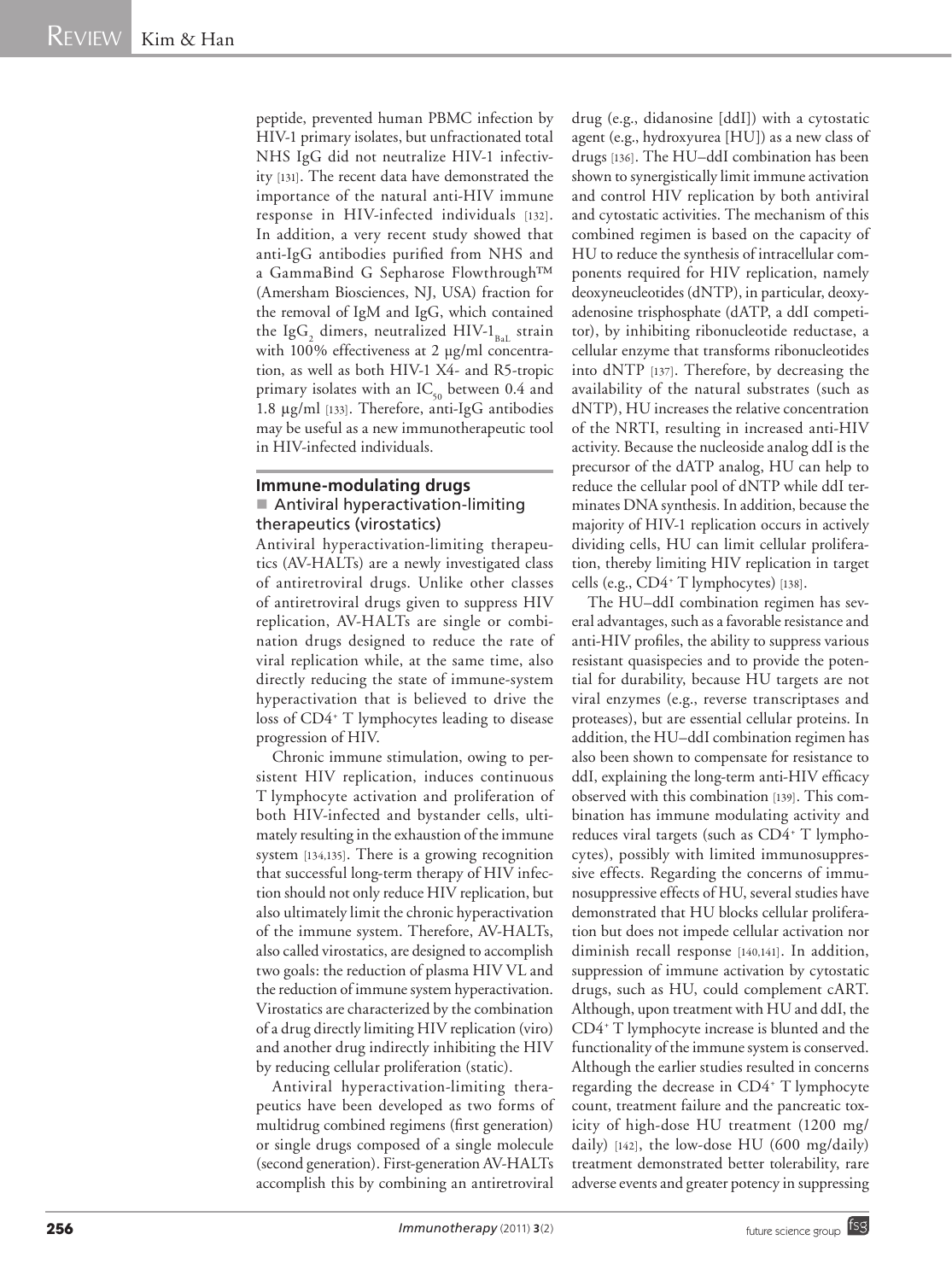HIV replication than high-dose HU treatment [136]. The combination of HU and ddI strikes a balance between viral suppression and drug-related toxicity and could have a role in both delaying cART, by an induction therapy that limits viral replication and loss of CD4+ T lymphocytes, and substituting cART with maintenance therapy. The VS411-C201 study is a Phase IIa randomized, double-blind, five-arm, dose-finding, multicenter study performed with various dosages of VS411, which is the enterically coated capsule composed of low-dose HU and slow-release ddI combination. This study was started in 2008 and the results are expected to be reported soon.

Mycophenolate mofetil (MMF) selectively inhibits the *de novo* synthesis of guanosine nucleotides by competing with inosine monophosphate dehydrogenease; therefore, it would be expected to potentate the effects of guanosine inhibitors of reverse transcriptase such as abacavir. Cyclosporine (CSA) can suppress T-cell activation and may have anti-HIV activity through the interaction with HIV-1 Gag polyprotein to interfere with viral maturation. Therefore, other virostatics such as MMF and CSA can theoretically have some efficacy in controlling HIV and/or reservoirs. However, several small clinical studies with MMF and CSA, combined with various antiretroviral drugs, have demonstrated conflicting results with regard to VL and CD4+ T lymphocyte counts as well as potential adverse events, including immune suppression, in spite of the promising *in vitro* results demonstrating inhibition of HIV replication [143–147].

#### ■ Minocycline

Minocycline is an antibiotic with immunomodulatory and anti-inflammatory activity that markedly reduces the expression of monocyte chemoattractant protein (MCP)-1, as detected in cerebrospinal fluid in the SIV/macaque model of HIV-1 infection [148]. Therefore, minocycline, as an immunomodulatory drug, could be an effective, low-cost, adjunctive treatment to cART.

Szeto et al. recently reported that minocycline can attenuate HIV-1 infection and replication by suppressing the activation of CD4+ T lymphocytes [149]. This study revealed that minocycline decreased single-cycle CXCR4-tropic HIV replication in a dose-dependent manner and decreased intracellular viral RNA levels after *in vitro* infection of primary human CD4+ T lymphocytes. Reactivation of HIV was also decreased in a primary CD4+ T lymphocyte-derived model of

HIV latency and in resting CD4+ T lymphocyte reservoirs from HIV-infected patients who had undetectable plasma VL with cART. In addition to these findings, minocycline treatment altered T lymphocyte activation and caused significant blunting changes in expression of activation/proliferation markers and cytokine secretion of CD4<sup>+</sup> T lymphocytes in response to activation [149]. Minocycline may mediate anti-HIV activities by altering the cellular environment through reduction of the secretion of inflammatory cytokines (such as IL-2, IFN-y and TNF- $\alpha$ ) rather than via direct effects on HIV-1 replication. Because minocycline may target a step downstream of early T lymphocyte activation events, it may be classified as a new class of anticellular anti-HIV drugs.

In addition, Zink *et al.* demonstrated that minocycline decreases the HIV VL in both plasma and cerebrospinal fluid and decreases viral RNA in the brain, using the advanced SIV/macaque model of HIV-associated neurologic diseases [148]. Minocycline treatment also reduced the severity of CNS disease with anti-HIV activities and anti-inflammatory effects. In addition to the inhibitory mechanism on p38 mitogen-activated protein kinase activity cascade, minocycline may suppress HIV-1 infection by inhibiting HIV-1 integrase [150,151]. These findings suggest that minocycline uses one additional pathway to inhibit HIV-1 replication. More active research is required to reveal the anti-HIV mechanisms and clinical benefits of minocycline. Because minocycline has the advantages of being able to penetrate the blood–brain barrier and neuroprotective activity, it could be effectively used to prevent and/or treat HAND, including asymptomatic neurocognitive impairment. Currently, the efficacy of minocycline in reducing neurologic disorder in HIV-infected individuals is being analyzed in clinical trials [201]. Several questions must be studied to clarify the clinical benefits of minocycline, such as whether normally prescribed doses could achieve serum or cellular levels that would be effective in suppressing HIV-1 replication in humans, and whether it has cross-interactions with other antiretroviral drugs.

Nevertheless, because minocycline has a number of advantages, including the enhanced penetration to tissue, especially brain, low incidence of toxicity with long-term administration, and low cost, the anti-HIV effects of minocycline, which are mediated by altering the cellular environment rather than directly targeting virus, suggest that it could be an anticellular anti-HIV drug.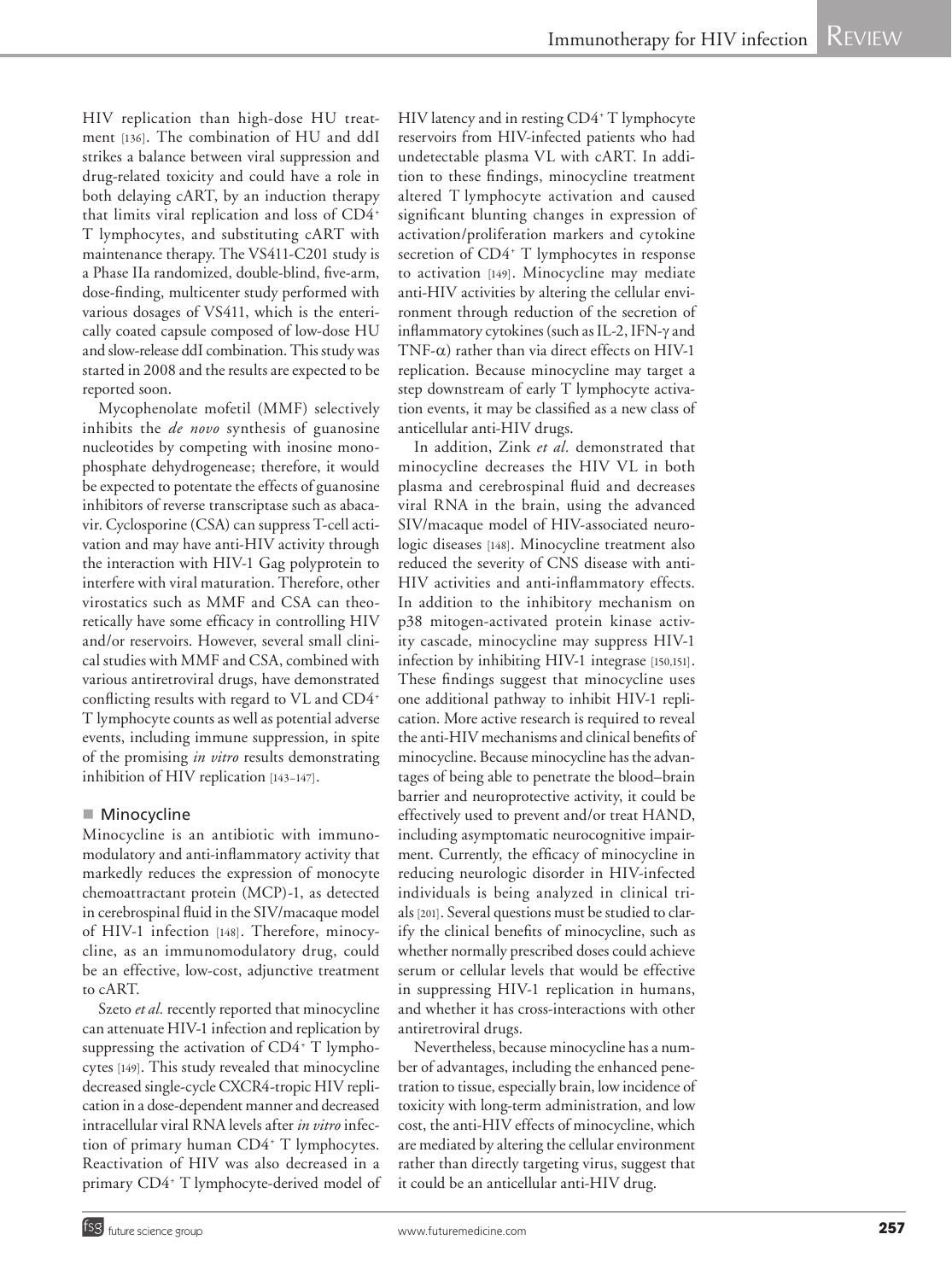#### **Programmed death-1**

In the setting of chronic infection, such as HIV, the immune regulation function is also able to prevent the deleterious effects of unchecked immune activation caused by the body's response to the persistent antigen. Our immune system has developed various mechanisms to perform this regulatory role, one of which is through the transmembrane immunoreceptor, programmed death-1 (PD-1), which is a negative regulator of activated T lymphocytes. The progressive loss and exhaustion of T lymphocyte function in the setting of various chronic viral infections has been associated with the upregulation of PD-1 [152–154].

 In HIV infection, the level of expression of PD-1 on T lymphocytes correlates with decreased HIV-specific T lymphocyte function, and PD-1 expression can be used to predict HIV disease progression in that PD-1 level is positively correlated with increases in HIV-specific CD8+ T lymphocytes and plasma VL, while negatively associated with CD4+ T lymphocyte counts [155]. In addition, PD-1 blockade using PD-1 antibodies resulted in the recovery of HIV-induced T lymphocyte exhaustion through an increase in HIV-specific CD8+ T lymphocyte proliferation and cytokine production *in vitro* [156]. Velu *et al.* recently presented the first *in vivo* study results to demonstrate enhancement of a SIV-specific immune response, which is an expansion of SIVspecific, polyfunctional CD8+ T lymphocyte counts and function, through PD-1 blockade, using an anti-PD-1 antibody, with nine SIVinfected macaques [157]. This study also reported that the enhanced immunologic response, following anti-PD-1 antibody treatment, corresponded with significant reductions in plasma VL and prolonged survival, as well as good tolerability, with no evidence of newly developed autoimmunity [157]. Anti-PD1 antagonists appear to be a novel immunotherapeutic tool in HIV infection. Recently, the administration of CT-011 (a humanized Ig $G_1$  monoclonal PD-1 antibody) in patients with advanced hematologic malignancies demonstrated safety and good tolerability [158].

However, some issues, including the likelihood of the development of autoimmunity with repeated administration of anti-PD1 antagonists, the effect of blocking regulatory T lymphocytes and the presence of multiple inhibitory receptors that coregulate CD8+ T lymphocyte exhaustion in chronic viral infection should be further evaluated to help ensure a successful outcome with anti-PD-1 therapy in HIV-infected individuals [159,160].

# **Nanotechnology-based approaches for immunotherapy**

Although the preclinical studies demonstrated enhancement of immune responses, most of the clinical trials for therapeutic immunization have consistently failed to provide clinical improvements in HIV-infected individuals. Most of these therapeutic vaccine studies have been based on the delivery of the immunogenic factors through viruses or *ex vivo* DCs. The vaccine delivery through viral vectors has various risks and *ex vivo* generation and manipulation of autologous DCs is a difficult therapeutic strategy to utilize widely as it involves very labor intensive, complicated procedures with high costs and multiple procedures for product control at different sites [161]. Therefore, new approaches, using targeted nanotechnology techniques for delivery of immunomodulatory drugs and targeting antigens to DCs surface receptors *in vivo*, could provide very important opportunities [3].

Various polymeric systems have been explored for *in vivo* targeting of DCs and delivery of small molecules, proteins or DNAs showing potential for immunotherapy in HIV infection. Polyethylene glycol (PEG)-stabilized polypropylene sulfide (PPS) polymer nanoparticles accumulate in DCs that exist in lymph nodes (LNs) [162]. Following interstitial injection of PPS nanoparticles, nanoparticle-containing DCs accumulate in the LNs, with levels peaking at 96 h with 40–50% of DCs and other APCs having internalized nanoparticles [162]. In another study, nanoparticles made of poly-D,L-lacticidecoglycolic acid (PLGA) copolymer demonstrated enhanced delivery of antigens to murine bone marrow-derived DCs *in vitro* [163]. More recently, a report demonstrated that HIV p24 protein, absorbed on the surface of surfactant-free anionic poly-D,L-lactide (PLA) nanoparticles, was efficiently taken-up by mouse DCs, resulting in an enhanced cellular and mucosal immune response in mice [164]. However, the clinical study for these nanoparticles has not yet been started.

The most clinically advanced application of nanotechnology for immunotherapy of HIV is the DermaVir Patch that reached Phase II clinical trials [201]. DermaVir, a topical DC-based HIV DNA plasmid vaccine, is a targeted nanoparticle system based on mannose-targeted polyethylenimine polymer, glucose and HIV antigen-coding plasmid DNA formulated into nanoparticles (~100 nm) and administered under a topical patch between the epidermal and dermal skin layers, where large numbers of Langerhans cells and dermal DCs are found [165–167]. The nanoparticles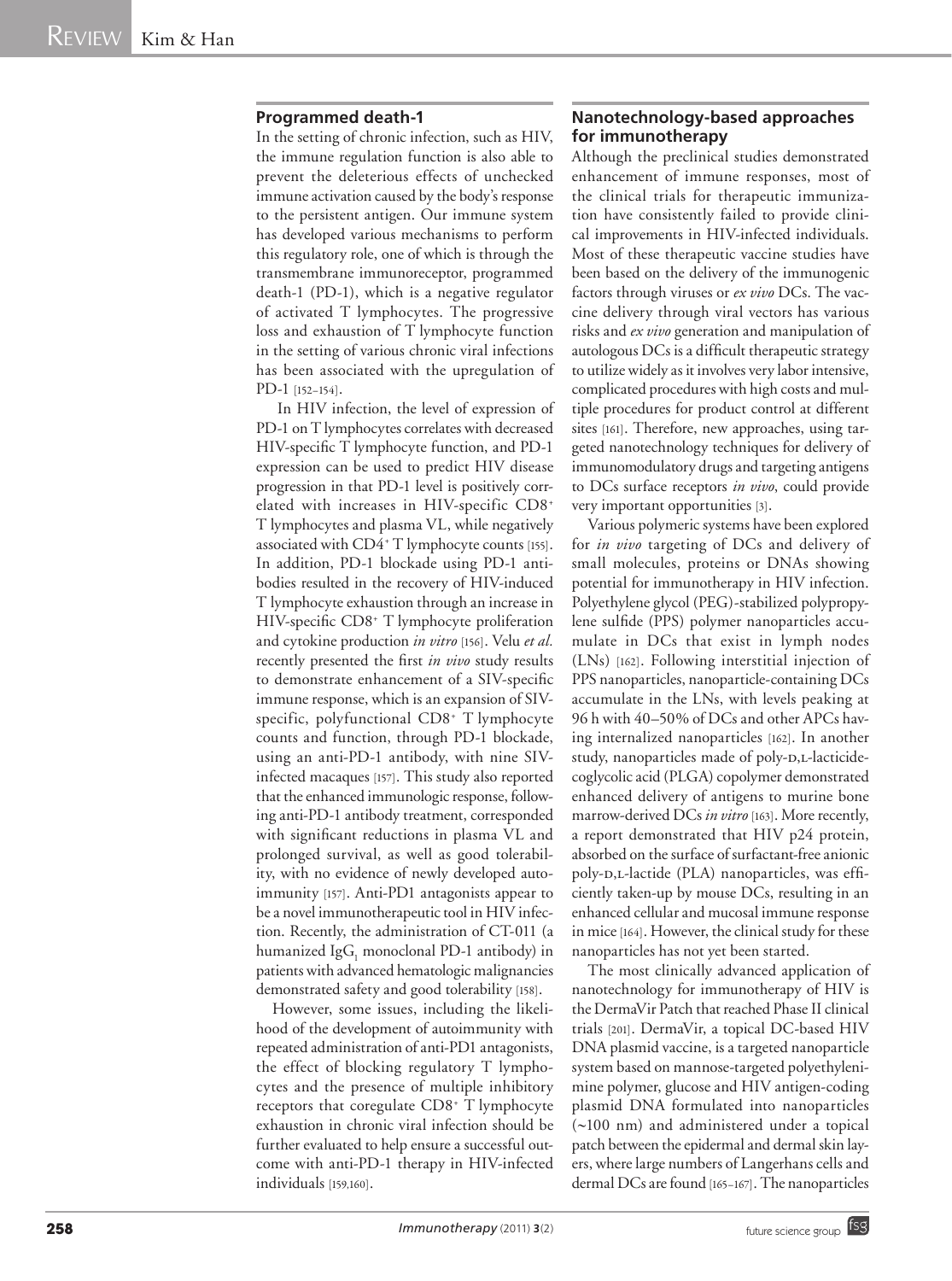are delivered to epidermal Langerhans cells that trap the nanoparticles and mature to become highly immunogenic on their way to the LNs. Mature DCs, containing the nanoparticles, present antigens to T lymphocytes inducing cellular immunity. DermaVir is immunogenic and safe in SIV-infected rhesus macaques, and a novel formulation, which includes an IL-15 plasmid intended to enhance HIV-specific memory T-cell production, is being prepared for testing [168,169]. Preclinical studies and Phase I clinical trials demonstrated safety and tolerability of the DermaVir patch, which led the progression to Phase II clinical trials to assess the safety, tolerability, immunogenecity and antiretroviral activity of the DermaVir patch (LC002) in treatment-naive, HIV-1-infected individuals and to investigate the effect of therapeutic immunization on the quantity of HIV-specific T-cell precursors during cART followed by STI as the antiretroviral-sparing concept in HIV-infected patients currently under cART [201]. This is the first nanotechnology-based immunotherapy for HIV that has reached clinical studies and further work in this area is encouraged.

# **Radioimmunotherapy**

Some scientists at the Albert Einstein College of Medicine of Yeshiva University (NY, USA) have piggybacked antibodies onto radioactive payloads in order to deliver radiation that selectively targets and destroys HIV-infected cells. It is important that the development of a delivery system of microbicidal radiation uses highly specific microbe-targeting mAbs. By attaching radioactive material to a particular antibody, radiation can be targeted at specific cells that express the corresponding antigen, minimizing collateral damage to other tissues. This experimental treatment, termed radioimmunotherapy (RIT), could be used to treat HIV infection. This new modality, which targets and kills HIV-1-infected cells when combined with cART, could have a major impact on the treatment of acute HIV infection through elimination of persistent reservoirs of HIV-infected cells. The Albert Einstein team examined the efficacy of RIT for treatment of HIV infection *in vivo* with a HIV envelope-specific human anti-gp41 mAb 246-D radiolabeled with 213Bi or 188Re. Unlike other HIV-related glycoproteins, gp41 antigen usually is not shed into the bloodstream, which would lead many of radioactivelabeled antibodies to miss their target. Human PBMCs, infected with HIV-1<sub>JR-CSF</sub> were injected into the spleens of SCID mice and the mice were treated intraperitoneally with radiolabeled mAbs 1 h later. Treatment of mice with 188Re-labeled mAb 246-D, administered either before or after intrasplenic injection, dramatically reduced the number of HIV-1-infected cells. Similar results were obtained after the treatment of mice with 213Bi-246-D. However, 188Re-246-D was more effective *in vivo* than 213Bi-246-D. Consequently, their studies showed that RIT could effectively target and kill HIV-1-infected human PBMCs *in vivo* [170]. However, when using a RIT in HIVinfected patients, we must always be concerned about the short-term (e.g., hematologic toxicity) or long-term adverse effects (e.g., neoplasm). In addition, the application of RIT to HIV infection will require optimization of the dose to ascertain and minimize toxic effects.

# **Future perspective**

**Table <sup>2</sup>** summarizes the currently ongoing clinical studies in the field of immunotherapy of HIV infection [201].

The recent, large SILCAART and ESPRIT studies yielded disappointing results for IL-2, which has been the most promising immunotherapeutic tool for HIV infection. Therefore, the modification of current immunotherapeutic approaches for HIV should be considered. The results of *in vivo* studies, including human trials and animal models, or *in vitro* studies that promise immune restoration in HIV infection must also demonstrate clear improvements of clinical outcomes, such as decreases in mortality and/or morbidities caused by HIV infection. The SILCAAT and ESPRIT studies finally proved that IL-2 is too toxic for immunotherapeutic use and focused attention on IL-7. Most recently, IL-7 is one of the new candidates of immunotherapy in HIV infection. Although much fewer clinical data are currently available for IL-7, it seems that IL-7 is superior to IL-2 in terms of safety and tolerability. Furthermore, IL-21, which has been the most actively researched cytokine immunotherapy until now, could be an important target in HIV infection.

One possible strategy to circumvent the problem of the induction of anti-HIV-1 antibodies is to search for antibodies with novel specifications that can inhibit HIV-1 infectivity and that could be potentially used as a vaccine strategy. Synthetic peptide immunogens are amenable to modifications that may improve immunogenicity and reactivity to HIV infection. Peptide immunogens providing beneficial effects when used in therapeutic immunization programs may provide the basis for future HIV vaccines [61]. A clinical study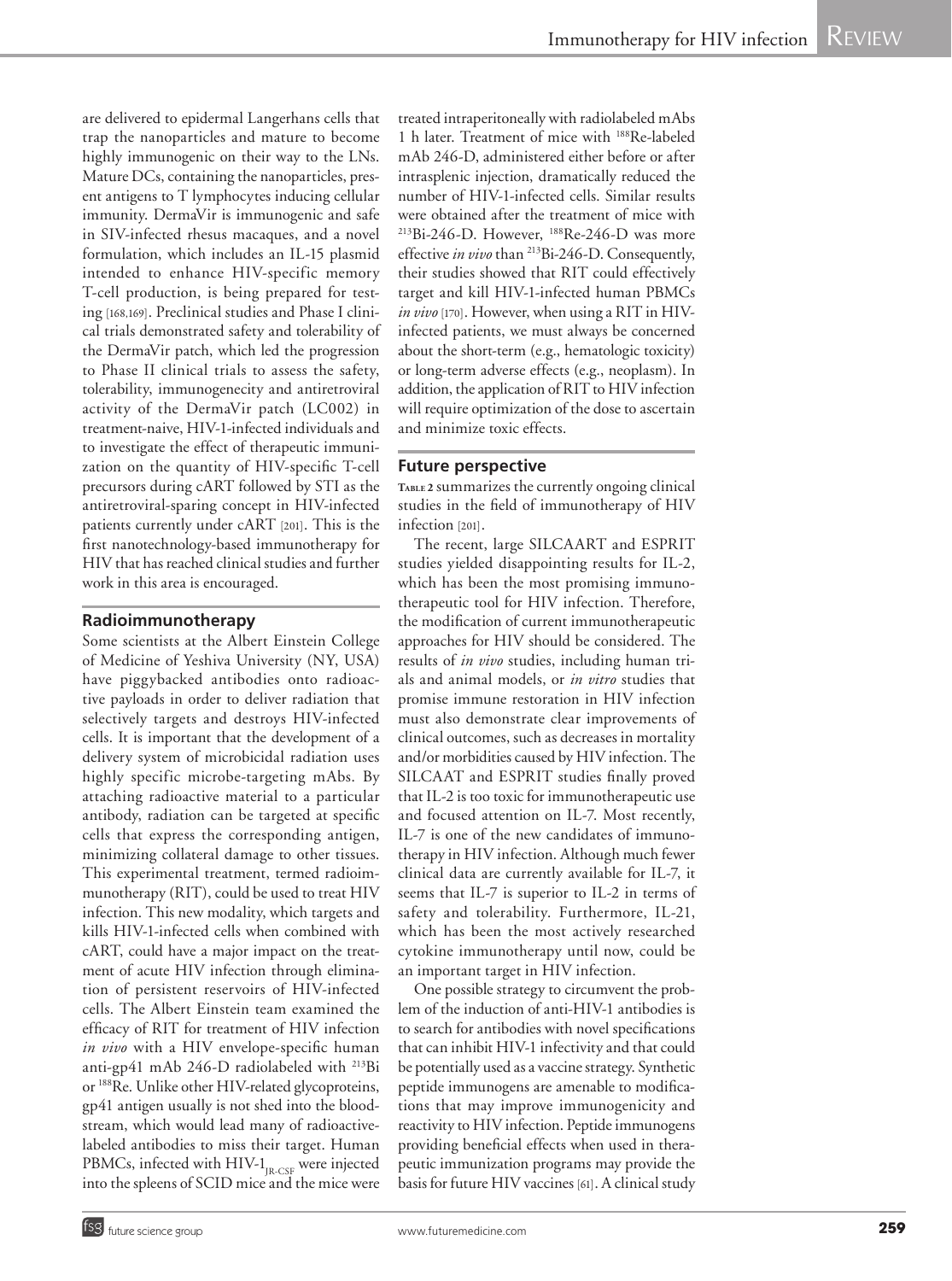that will evaluate the therapeutic value of pulsing overlapping HIV peptides onto PBMCs or whole blood in humans is anticipated, owing to the promising results of previous studies in nonhuman primates [171]. New delivery methods for therapeutic vaccines, for example vaccines that will be administered into the intradermal area by electroporation, and new various immunomodulators that will be used as adjuvants to vaccine therapies, are currently being developed and assessed for use as immunorestoration modalities to combat HIV infection.

A neutralizing antibody against HIV-1 is one of the essential elements of the immunotherapeutic restoration in HIV infection. However, primary isolates of HIV-1 are relatively resistant to neutralization compared with variants selected for growth in cell lines [172]. With regard to the role of neutralizing antibody responses in HIV infection, it remains important to determine whether high-titered and cross-reactive neutralizing antibodies will be produced by active immunization with a novel viral antigen.

Among the immunotherapies using mAb, novel CCR5 mAbs have been yielding the most hopeful results. CCR5 mAbs have several important advantages over existing therapies in terms of infrequent (e.g., single) dosing, favorable safety, limited drug–drug interactions, synergistic effects with other antiretroviral drugs, such as small-molecule CCR5 antagonists or enfuvirtide, and no cross-resistance with smallmolecule CCR5 antagonists. Further promising results are warranted for CCR5 mAb, especially in combination therapy with small-molecule CCR5 antagonists.

In addition, ibalizumab could be developed as an important novel therapeutic drug in HIV immunotherapy because its mechanisms of action allow anti-HIV activity, regardless of chemokine receptor tropism, and it is likely that the cross-resistance with other classes of antiretroviral drugs is relatively low. However, further, larger studies in various clinical settings, including treatment-experienced patients or combination with standard cART, must be performed to expand its clinical usefulness. In addition, the most recent clinical studies have not shown sustained anti-HIV activity, despite continued treatment [88]. Furthermore, because emerging resistance to ibalizumab was manifest by reduced maximal percentage inhibition [88], the

| Table 2. Ongoing clinical immunotherapeutic trials in HIV-infected individuals. |                |                                                                                                                                                                                                                                               |                                                     |                                                                                                                                                                                                                                  |  |
|---------------------------------------------------------------------------------|----------------|-----------------------------------------------------------------------------------------------------------------------------------------------------------------------------------------------------------------------------------------------|-----------------------------------------------------|----------------------------------------------------------------------------------------------------------------------------------------------------------------------------------------------------------------------------------|--|
| and modalities                                                                  |                | Treatment drugs Phase Study designs and objects                                                                                                                                                                                               | Study<br>participants                               | <b>Comments</b>                                                                                                                                                                                                                  |  |
| Ibalizumab                                                                      | I <sub>1</sub> | Randomized, double-blinded, 48-week, multicenter,<br>dose-response study of ibalizumab (800 mg every<br>2 weeks vs 2000 mg every 4 weeks) plus an OBR                                                                                         | Treatment-<br>experienced<br>patients               | TMB-202 study                                                                                                                                                                                                                    |  |
| KD-247                                                                          |                | To evaluate the safety, tolerability and<br>pharmacokinetics of KD-247                                                                                                                                                                        | Asymptomatic,<br>treatment-naive<br>individuals     |                                                                                                                                                                                                                                  |  |
| UB-421 antibody                                                                 |                | Open-label, single-dose, dose-escalation study to<br>evaluate the safety and pharmacokinetics of<br>UB-421 antibody                                                                                                                           | Asymptomatic,<br>HIV-1-infected<br>adults           | UB-421 is the antibody targeting<br>the HIV-1 receptor on the CD4<br>molecule (domain 1) of<br>T lymphocytes and monocytes.<br>The neutralizing activity of<br>UB-421 blocks HIV-1 from binding<br>to its receptor on CD4+ cells |  |
| $IL-7$                                                                          |                | Randomized, placebo-controlled, double-blind study<br>evaluating the safety of subcutaneous, single-dose,<br>recombinant human IL-7                                                                                                           | HIV-1-infected<br>subjects who are<br>receiving ART |                                                                                                                                                                                                                                  |  |
| <b>TNX-355</b>                                                                  | $\mathbb{I}$   | Multicenter, randomized, double-blind, placebo-<br>controlled, three-arm study of the anti-CD4<br>monoclonal antibody TNX-355 with OBR                                                                                                        | Treatment-<br>experienced<br>patients               |                                                                                                                                                                                                                                  |  |
| Lymphocyte<br>infusion                                                          |                | Immunologic and virologic response in HIV-infected<br>HLA-B*57 progressors after infusion of lymphocytes<br>from HIV-infected HLA-B*57 'elite' long-term<br>nonprogressors<br>ART: Antiretroviral therapy; OBR: Optimized background regimen. | Patients failing<br>ART                             | To evaluate the effect of giving<br>HLA-B*57 to white blood cells<br>from an individual with a<br>controlled HIV infection to an<br>individual who cannot control HIV<br>infection, as a form of HIV<br>treatment (apheresis)    |  |

*Data from* [201]*.*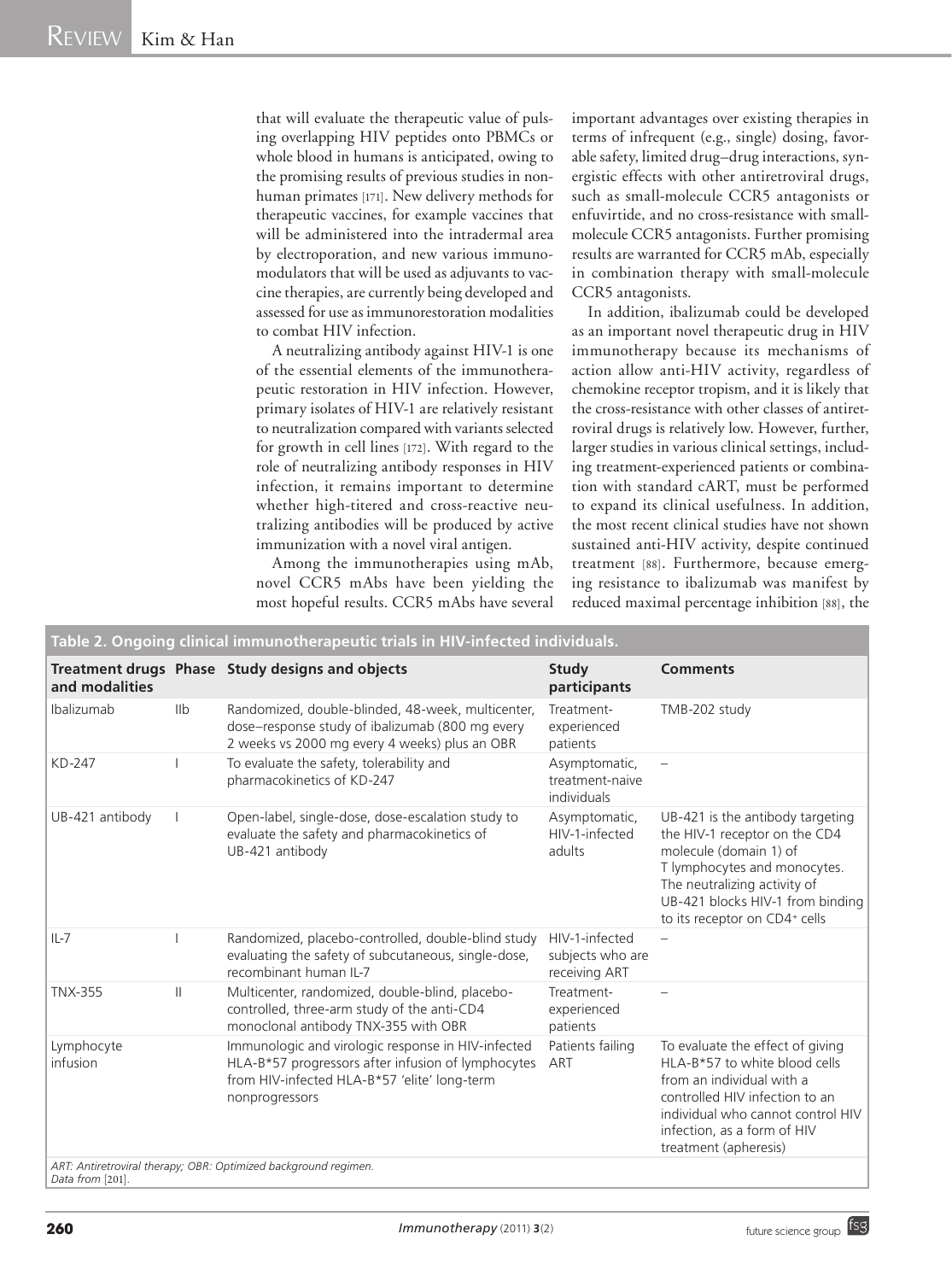development of resistance to ibalizumab must be overcome. While the Phase IIa study is complete, a 24-week Phase IIb dose-comparison study for ibalizumab is still in progress [201].

Virostatic action may be a novel multipronged approach for attacking HIV. It has primarily been studied in patients with advanced HIV disease as the salvage therapy or as components of trials involving STI. However, virostatics may have a role either in primary treatment or as adjuvant to existing cART. Several critical problems regarding immune-based therapies remain to be answered, including the most proper clinical settings for therapy, the optimum administration schedules (dosing, duration and intervals) and ideal antiretroviral drug combination. Additional cytostatic small molecules, which can result in cell-cycle arrest (e.g., rapamycin, roscovitine and resveratol, among others), could be candidates for virostatics therapy in HIV infection [173,174]. A recent small, randomized, double-blind, placebo-controlled pilot study demonstrated that leflunomide, which was approved by the US FDA for the treatment of rheumatoid arthritis, was effective in reducing immune activation in chronic HIV-infected individuals and was well tolerated with low-grade adverse events [175].

The immunomodulatory effects of minocycline promise to reduce the damaging immunopathogenesis resulting from HIV infection, particularly in tissues such as the brain. The immunomodulatory and anti-HIV effects of minocycline strongly suggest that it would be effective as a novel maintenance anti-HIV agent with cART. Minocycline could prevent reactivation of HIV from the CD4<sup>+</sup> T lymphocyte latent reservoir and provide therapeutic immunomodulation by dampening chronic immune activation and inflammatory processes that contribute to pathogenesis. Besides virostatics and minocycline, oleanolic acid, desferrioxamine and CpG oligodeoxyneucleotides are other possible immunomodulatory drugs for the treatment of HIV infection.

#### **Executive summary**

- Alternative adjunctive immunotherapeutic strategies, which complement combined active antiretroviral therapy (cART), remain active research foci.
- The development of new immunotherapic strategies for the treatment of HIV infection is critical, especially for immunologic nonresponders to cART and for use in supportive adjuvants for structured treatment interruption of antiretroviral therapy for antiretroviral drug conservation.
- The results of two recent, large studies, The Multicenter Randomized Study of the Biological and Clinical Efficacy of Subcutaneous Recombinant, Human IL-2 in HIV-infected Patients with Low CD4 Counts Under Active Antiretroviral Therapy (SILCAART) and The Evaluation of Subcutaneous Proleukin in a Randomized International Trial (ESPRIT), demonstrated that IL-2, combined with antiretroviral therapy, did not result in clinical benefits when the development of opportunistic disease or death from any cause were considered as outcome indicators.
- The SILCAAT and ESPRIT studies finally proved that IL-2 is too toxic for immunotherapeutic use, and focused attention on IL-7. Most recently, IL-7 has been a new candidate for immunotherapy in HIV infection.
- HIV DNA therapeutic vaccines, including immunomodulators of various cytokines or dendritic cells, are being actively evaluated.
- A neutralizing monoclonal antibody (mAb) against HIV-1, such as ibalizumab, KD-247 or CCR5mAb, is an essential element in immunotherapeutic restoration with HIV infection.
- The emerging clinical and laboratory data support the view that CCR5 mAb offers several potential advantages over existing cART in terms of potency, tolerability, dosing frequency and other factors.
- Immune-modulating drugs, including antiviral hyperactivation-limiting therapeutics and minocycline, are promising drugs for HIV immunotherapy.
- Nanoimmunotherapy, or nanotechnology-based vaccines, are another major treatment option requiring further clinical studies. The results from the Phase II DermaVir patch clinical trials will be available soon.

#### **Financial & competing interests disclosure**

*The authors have no relevant affiliations or financial involvement with any organization or entity with a financial interest in or financial conflict with the subject matter or materials discussed in the manuscript. This includes employment, consultancies, honoraria, stock ownership or options, expert testimony, grants or patents received or pending, or royalties.*

*No writing assistance was utilized in the production of this manuscript.*

#### **Bibliography**

Papers of special note have been highlighted as:

- $n \in \text{of interest}$
- nnerest of considerable interest
- 1 Palella FJ Jr, Baker RK, Moorman AC *et al.*: Mortality in the highly active antiretroviral therapy era: changing causes of death and disease in the HIV outpatient study. *J. Acquir. Immune Defic. Syndr.* 43(1), 27–34 (2006).
- 2 Pett SL, Kelleher AD: Cytokine therapies in HIV-1 infection: present and future. *Expert Rev. Anti Infect. Ther*. 1(1), 83–96 (2003).
- 3 Rinaldo CR: Dendritic cell-based human immunodeficiency virus vaccine. *J. Intern. Med*. 265(1), 138–158 (2009).
- 4 Bourinbaiar AS, Root-Bernstein RS, Abulafia-Lapid R *et al.*: Therapeutic AIDS vaccines. *Curr. Pharm. Des*. 12(16), 2017–2030 (2006).
- 5 Redel L, Le Douce V, Cherrier T *et al.*: HIV-1 regulation of latency in the monocyte–macrophage lineage and in CD4+ T lymphocytes. *J. Leukoc. Biol*. 87(4), 575–588 (2010).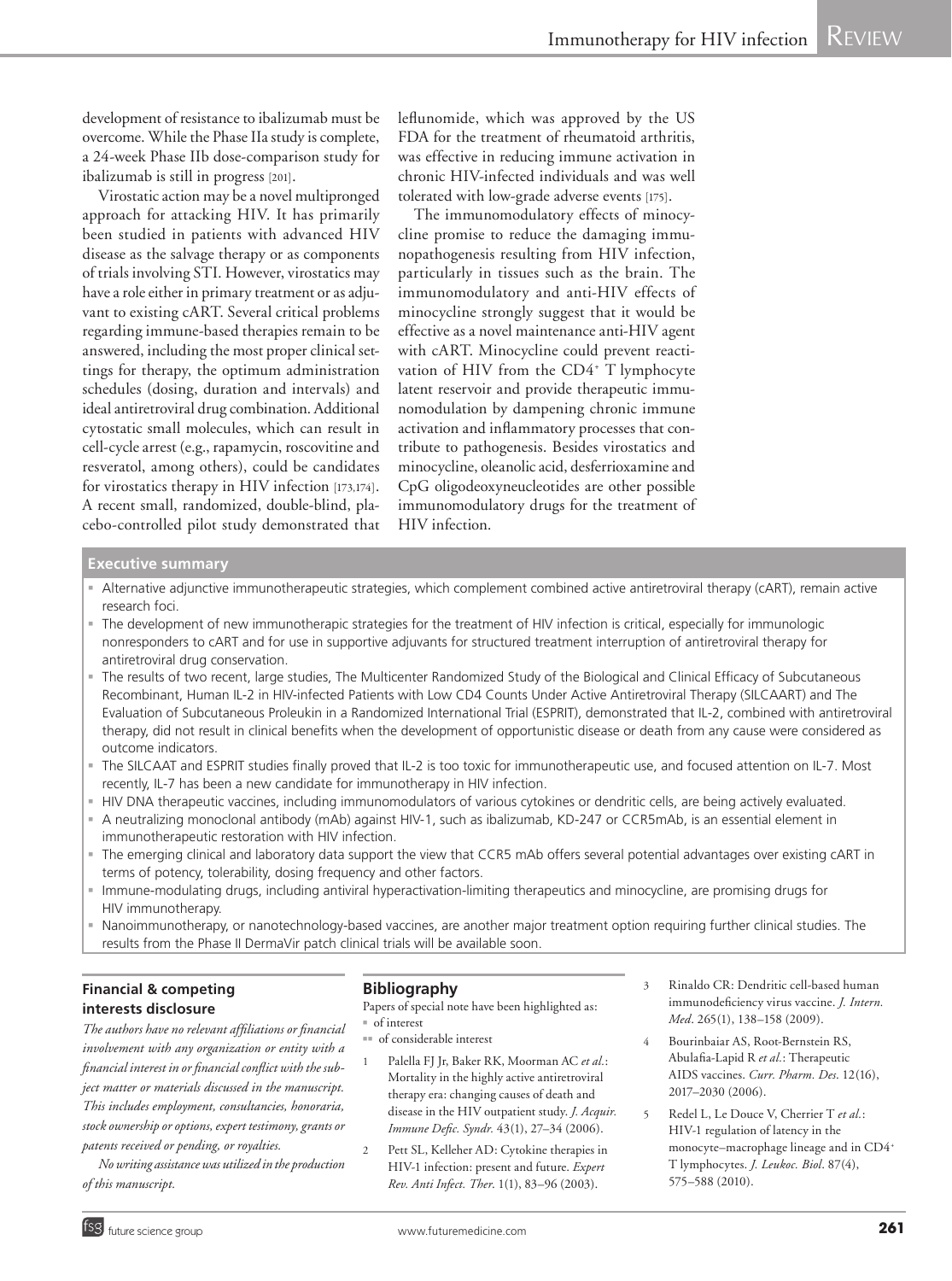- 6 Sodora DL, Silvestri G: Immune activation and AIDS pathogenesis. *AIDS* 22(4), 439–446 (2008).
- 7 Albuquerque AS, Foxall RB, Cortesao CS *et al.*: Low CD4 T-cell counts despite low levels of circulating HIV: insights from the comparison of HIV-1 infected patients with a discordant response to antiretroviral therapy to patients with untreated advanced HIV-2 disease. *Clin. Immunol*. 125(1), 67–75  $(2007)$
- 8 Marziali M, De Santis W, Carello R *et al.*: T-cell homeostasis alteration in HIV-1 infected subjects with low CD4 T-cell count despite undetectable virus load during HAART. *AIDS* 20(16), 2033–2041 (2006).
- 9 Aiuti F, Mezzaroma I: Failure to reconstitute CD4+ T cells despite suppression of HIV replication under HAART. *AIDS Rev*. 8(2), 88–97 (2006).
- 10 Smith KA: Interleukin-2: inception, impact and implications. *Science* 240(4856), 1169–1176 (1988).
- 11 Lin SJ, Roberts RL, Ank BJ, Nguyen QH, Thomas EK, Stiehm ER: Human immunodeficiency virus (HIV) type-1 gP120 specific cell-mediated cytotoxicity (CMC) and natural killer (NK) activity in HIVinfected (HIV+ ) subjects: enhancement with interleukin-2 (IL-2), IL-12 and IL-15. *Clin. Immunol. Immunopathol*. 82(2), 163–173 (1997).
- 12 Liegler TJ, Stites DP: HIV-1 gp120 and anti-gp120 induce reversible unresponsiveness in peripheral CD4 T lymphocytes. *J. Acquir. Immune Defic. Syndr.* 7(4), 340–348 (1994).
- 13 Read SW, Lempicki RA, Di Mascio M *et al.*: CD4 T-cell survival after intermittent interleukin-2 therapy is predictive of an increase in the CD4 T-cell count of HIV-infected patients. *J. Infect. Dis*. 198(6), 843–850 (2008).
- 14 Sereti I, Sklar P, Ramchandani MS *et al.*: CD4+ T-cell responses to interleukin-2 administration in HIV-infected patients are directly related to the baseline level of immune activation. *J. Infect. Dis*. 196(5), 677–683 (2007).
- 15 Levy Y, Durier C, Krzysiek R *et al.*: Effects of interleukin-2 therapy combined with highly active antiretroviral therapy on immune restoration in HIV-1 infection: a randomized controlled trial. *AIDS* 17(3), 343–351 (2003).
- 16 Arduino RC, Nannini EC, Rodriguez-Barradas M *et al.*: CD4 cell response to three doses of subcutaneous interleukin-2: meta-analysis of three Vanguard studies. *Clin. Infect. Dis*. 39(1), 115–122 (2004).
- 17 Stellbrink HJ, van Lunzen J, Westby M *et al.*: Effects of interleukin-2 plus highly active antiretroviral therapy on HIV-1 replication and proviral DNA (COSMIC trial). *AIDS* 16(11), 1479–1487 (2002).
- 18 Henry K, Katzenstein D, Cherng DW *et al.*: A pilot study evaluating time to CD4 T-cell count less than 350 cells/mm3 after treatment interruption following antiretroviral therapy ± interleukin 2: results of ACTG A5102. *J. Acquir. Immune Defic. Syndr.* 42(2), 140–148 (2006).
- 19 Katlama C, Carcelain G, Duvivier C *et al.*: Interleukin-2 accelerates CD4 cell reconstitution in HIV-infected patients with severe immunosuppression despite highly active antiretroviral therapy: the ILSTIM study-ANRS 082. *AIDS* 16(15), 2027–2034 (2002).
- 20 Delaugerre C, Gourlain K, Tubiana R *et al.*: Increase of HIV-1 proviral DNA per million peripheral blood mononuclear cells in patients with advanced HIV disease (CD4 <200 cells/mm3 ) receiving interleukin 2 combined with HAART versus HAART alone (ANRS-082 trial). *Antivir. Ther*. 8(3), 233–237 (2003).
- 21 de Boer AW, Markowitz N, Lane HC *et al.*: A randomized controlled trial evaluating the efficacy and safety of intermittent 3-, 4-, and 5-day cycles of intravenous recombinant human interleukin-2 combined with antiretroviral therapy (ART) versus ART alone in HIVseropositive patients with 100-300 CD4<sup>+</sup> T cells. *Clin. Immunol*. 106(3), 188–196 (2003).
- 22 Levy Y, Capitant C, Houhou S *et al.*: Comparison of subcutaneous and intravenous interleukin-2 in asymptomatic HIV-1 infection: a randomized controlled trial. ANRS 048 study group. *Lancet* 353(9168), 1923–1929 (1999).
- 23 Carr A, Emery S, Lloyd A *et al.*: Outpatient continuous intravenous interleukin-2 or subcutaneous, polyethylene glycol-modified interleukin-2 in human immunodeficiency virus-infected patients: a randomized, controlled, multicenter study. Australian IL-2 Study Group. *J. Infect. Dis*. 178(4), 992–999 (1998).
- 24 Arno A, Ruiz L, Juan M *et al.*: Efficacy of low-dose subcutaneous interleukin-2 to treat advanced human immunodeficiency virus type 1 in persons with ≤250/µL CD4 T cells and undetectable plasma virus load. *J. Infect. Dis*. 180(1), 56–60 (1999).
- 25 Marchetti G, Meroni L, Varchetta S *et al.*: Low-dose prolonged intermittent interleukin-2 adjuvant therapy: results of a randomized trial among human immunodeficiency viruspositive patients with advanced immune impairment. *J. Infect. Dis*. 186(5), 606–616 (2002).
- 26 Tambussi G, Ghezzi S, Nozza S *et al.*: Efficacy of low-dose intermittent subcutaneous interleukin (IL)-2 in antiviral drug-experienced human immunodeficiency virus-infected persons with detectable virus load: a controlled study of 3 IL-2 regimens with antiviral drug therapy. *J. Infect. Dis*. 183(10), 1476–1484 (2001).
- 27 Ruxrungtham K, Suwanagool S, Tavel JA *et al.*: A randomized, controlled 24-week study of intermittent subcutaneous interleukin-2 in HIV-1 infected patients in Thailand. *AIDS* 14(16), 2509–2513 (2000).
- 28 Losso MH, Belloso WH, Emery S *et al.*: A randomized, controlled, Phase II trial comparing escalating doses of subcutaneous IL-2 plus antiretrovirals versus antiretrovirals alone in human immunodeficiency virusinfected patients with CD4+ cell counts ≥350/mm3 . *J. Infect. Dis*. 181(5), 1614–1621 (2000).
- 29 Abrams DI, Bebchuk JD, Denning ET *et al.*: Randomized, open-label study of the impact of two doses of subcutaneous recombinant interleukin-2 on viral burden in patients with HIV-1 infection and CD4+ cell counts of ≥300/mm3 : CPCRA 059. *J. Acquir. Immune Defic. Syndr.* 29(3), 221–231 (2002).
- 30 Miller KD, Spooner K, Herpin BR *et al.*: Immunotherapy of HIV-infected patients with intermittent interleukin-2: effects of cycle frequency and cycle duration on degree of CD4(+ ) T lymphocyte expansion. *Clin. Immunol*. 99(1), 30–42 (2001).
- 31 Durier C, Capitant C, Lascaux AS *et al.*: Long-term effects of intermittent interleukin-2 therapy in chronic HIV-infected patients (ANRS 048–079 Trials). *Aids* 21(14), 1887–1897 (2007).
- 32 Abrams D, Levy Y, Losso MH *et al.*: Interleukin-2 therapy in patients with HIV infection. *N. Engl. J. Med*. 361(16), 1548–1559 (2009).
- The largest clinical trials for the effect of **human recombinant IL‑2 combined with antiretroviral therapy on clinical outcome.**
- 33 Lalezari JP, Beal JA, Ruane PJ *et al.*: Low-dose daily subcutaneous interleukin-2 in combination with highly active antiretroviral therapy in HIV+ patients: a randomized controlled trial. *HIV Clin. Trials* 1(3), 1–15 (2000).
- 34 Mitsuyasu R, Gelman R, Cherng DW *et al.*: The virologic, immunologic and clinical effects of interleukin 2 with potent antiretroviral therapy in patients with moderately advanced human immunodeficiency virus infection: a randomized controlled clinical trial – AIDS Clinical Trials Group 328. *Arch. Intern. Med*. 167(6), 597–605 (2007).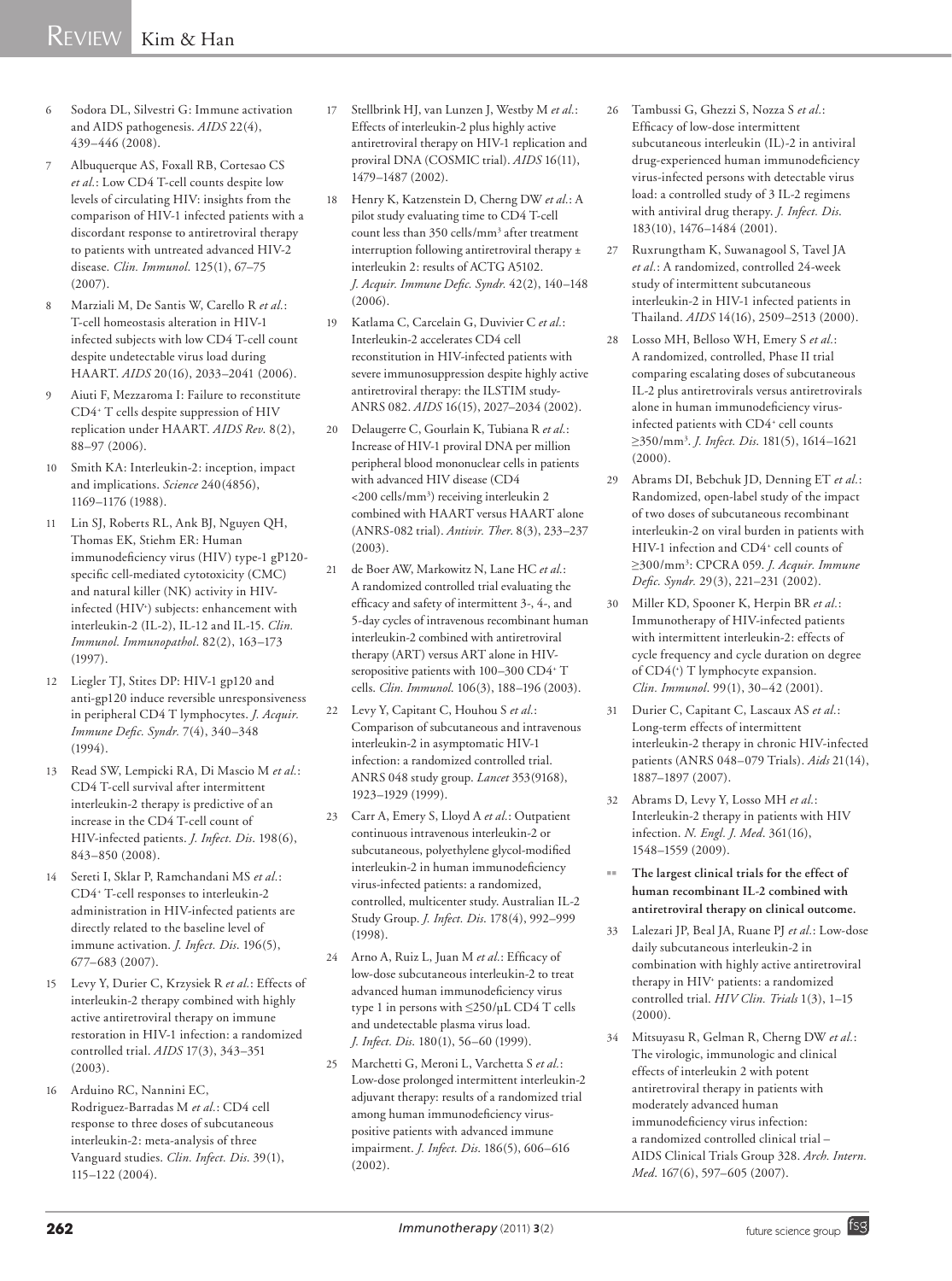- 35 Davey RT Jr, Murphy RL, Graziano FM *et al.*: Immunologic and virologic effects of subcutaneous interleukin-2 in combination with antiretroviral therapy: a randomized controlled trial. *JAMA* 284(2), 183–189 (2000).
- 36 Davey RT Jr, Chaitt DG, Albert JM *et al.*: A randomized trial of high- versus low-dose subcutaneous interleukin-2 outpatient therapy for early human immunodeficiency virus type 1 infection. *J. Infect. Dis*. 179(4), 849–858 (1999).
- 37 Kovacs JA, Vogel S, Albert JM *et al.*: Controlled trial of interleukin-2 infusions in patients infected with the human immunodeficiency virus. *N. Engl. J. Med*. 335(18), 1350–1356 (1996).
- 38 Kovacs JA, Baseler M, Dewar RJ *et al.*: Increases in CD4 T lymphocytes with intermittent courses of interleukin-2 in patients with human immunodeficiency virus infection. A preliminary study. *N. Engl. J. Med*. 332(9), 567–575 (1995).
- 39 Fry TJ, Connick E, Falloon J *et al.*: A potential role for interleukin-7 in T-cell homeostasis. *Blood* 97(10), 2983–2990  $(2001)$
- 40 Fry TJ, Moniuszko M, Creekmore S *et al.*: IL-7 therapy dramatically alters peripheral T-cell homeostasis in normal and SIVinfected nonhuman primates. *Blood* 101(6), 2294–2299 (2003).
- 41 Beq S, Nugeyre MT, Ho Tsong Fang R *et al.*: IL-7 induces immunological improvement in SIV-infected rhesus macaques under antiviral therapy. *J. Immunol*. 176(2), 914–922 (2006).
- 42 Storek J, Gillespy T 3rd, Lu H *et al.*: Interleukin-7 improves CD4 T-cell reconstitution after autologous CD34 cell transplantation in monkeys. *Blood* 101(10), 4209–4218 (2003).
- 43 Fry TJ, Mackall CL: Interleukin-7: from bench to clinic. *Blood* 99(11), 3892–3904 (2002).
- 44 Rosenberg SA, Sportes C, Ahmadzadeh M *et al.*: IL-7 administration to humans leads to expansion of CD8<sup>+</sup> and CD4<sup>+</sup> cells but a relative decrease of CD4+ T-regulatory cells. *J. Immunother*. 29(3), 313–319 (2006).
- 45 Sportes C, Hakim FT, Memon SA *et al.*: Administration of rhIL-7 in humans increases *in vivo* TCR repertoire diversity by preferential expansion of naive T-cell subsets. *J. Exp. Med*. 205(7), 1701–1714 (2008).
- 46 Interim data released from INSPIRE study on interleukin-7. *AIDS Patient Care STDS* 23(11), 987–988 (2009).
- 47 Levy Y: Effects of r-hIL-7 on T-cell recovery and thymic output in HIV-infected patients receiving c-ART; interim analysis of a

Phase I/IIa multicenter study. Presented at: *49th ICAAC*, San Francisco, CA, USA 12–15 September 2009.

- 48 Elsaesser H, Sauer K, Brooks DG: IL-21 is required to control chronic viral infection. *Science* 324(5934), 1569–1572  $(2009)$
- 49 Yi JS, Du M, Zajac AJ: A vital role for interleukin-21 in the control of a chronic viral infection. *Science* 324(5934), 1572–1576 (2009).
- 50 Frohlich A, Kisielow J, Schmitz I *et al.*: IL-21R on T cells is critical for sustained functionality and control of chronic viral infection. *Science* 324(5934), 1576–1580  $(2009)$
- 51 Wei L, Laurence A, Elias KM, O'Shea JJ: IL-21 is produced by Th17 cells and drives IL-17 production in a STAT3-dependent manner. *J. Biol. Chem*. 282(48), 34605–34610 (2007).
- 52 Yang L, Anderson DE, Baecher-Allan C *et al.*: IL-21 and TGF-β are required for differentiation of human T(h)17 cells. *Nature* 454(7202), 350–352 (2008).
- 53 Suto A, Kashiwakuma D, Kagami S *et al.*: Development and characterization of IL-21-producing CD4+ T cells. *J. Exp. Med*. 205(6), 1369–1379 (2008).
- 54 Peluso I, Fantini MC, Fina D *et al.*: IL-21 counteracts the regulatory T-cell mediated suppression of human CD4+ T lymphocytes. *J. Immunol*. 178(2), 732–739 (2007).
- 55 Iannello A, Tremblay C, Routy JP, Boulassel MR, Toma E, Ahmad A: Decreased levels of circulating IL-21 in HIV-infected AIDS patients: correlation with CD4+ T-cell counts. *Viral Immunol*. 21(3), 385–388 (2008).
- 56 Iannello A, Boulassel MR, Samarani S *et al.*: Dynamics and consequences of IL-21 production in HIV-infected individuals: a longitudinal and cross-sectional study. *J. Immunol*. 184(1), 114–126 (2010).
- 57 Yamamoto N, Ushijima N, Koga Y: Immunotherapy of HIV-infected patients with Gc protein-derived macrophage activating factor (GcMAF). *J. Med. Virol*. 81(1), 16–26 (2009).
- **Excellent article to propose the new immunotherapeutic targets of Gc proteinderived macrophage-activating factor.**
- 58 Yamamoto N: Pathogenic significance of a-*N*-acetylgalactosaminidase activity found in the envelope glycoprotein gp160 of human immunodeficiency virus type 1. *AIDS Res. Hum. Retroviruses* 22(3), 262–271 (2006).
- 59 Yamamoto N, Naraparaju VR, Srinivasula SM: Structural modification of serum vitamin D3-binding protein and immunosuppression in AIDS patients. *AIDS Res. Hum. Retroviruses* 11(11), 1373–1378 (1995).
- 60 Salk J: Prospects for the control of AIDS by immunizing seropositive individuals. *Nature* 327(6122), 473–476 (1987).
- 61 Sommerfelt MA, Sorensen B: Prospects for HIV-1 therapeutic immunisation and vaccination: the potential contribution of peptide immunogens. *Expert Opin. Biol. Ther*. 8(6), 745–757 (2008).
- 62 Douek DC, Brenchley JM, Betts MR *et al.*: HIV preferentially infects HIV-specific CD4+ T cells. *Nature* 417(6884), 95–98 (2002).
- 63 Barouch DH, Santra S, Schmitz JE *et al.*: Control of viremia and prevention of clinical AIDS in rhesus monkeys by cytokineaugmented DNA vaccination. *Science* 290(5491), 486–492 (2000).
- 64 Barouch DH, Fu TM, Montefiori DC, Lewis MG, Shiver JW, Letvin NL: Vaccineelicited immune responses prevent clinical AIDS in SHIV(89.6P)-infected rhesus monkeys. *Immunol. Lett*. 79(1–2), 57–61 (2001).
- 65 Boyer JD, Robinson TM, Kutzler MA *et al.*: Protection against simian/human immunodeficiency virus (SHIV)89.6P in macaques after coimmunization with SHIV antigen and IL-15 plasmid. *Proc. Natl Acad. Sci. USA* 104(47), 18648–18653 (2007).
- 66 Nacsa J, Edghill-Smith Y, Tsai WP *et al.*: Contrasting effects of low-dose IL-2 on vaccine-boosted simian immunodeficiency virus (SIV)-specific CD4<sup>+</sup> and CD8<sup>+</sup> T cells in macaques chronically infected with SIVmac251. *J. Immunol*. 174(4), 1913–1921 (2005).
- 67 Chong SY, Egan MA, Kutzler MA *et al.*: Comparative ability of plasmid IL-12 and IL-15 to enhance cellular and humoral immune responses elicited by a SIVgag plasmid DNA vaccine and alter disease progression following SHIV(89.6P) challenge in rhesus macaques. *Vaccine* 25(26), 4967–4982 (2007).
- 68 Ahuja SS, Reddick RL, Sato N *et al.*: Dendritic cell (DC)-based anti-infective strategies: DCs engineered to secrete IL-12 are a potent vaccine in a murine model of an intracellular infection. *J. Immunol*. 163(7), 3890–3897 (1999).
- 69 Ozawa H, Ding W, Torii H *et al.*: Granulocyte–macrophage colony-stimulating factor gene transfer to dendritic cells or epidermal cells augments their antigen-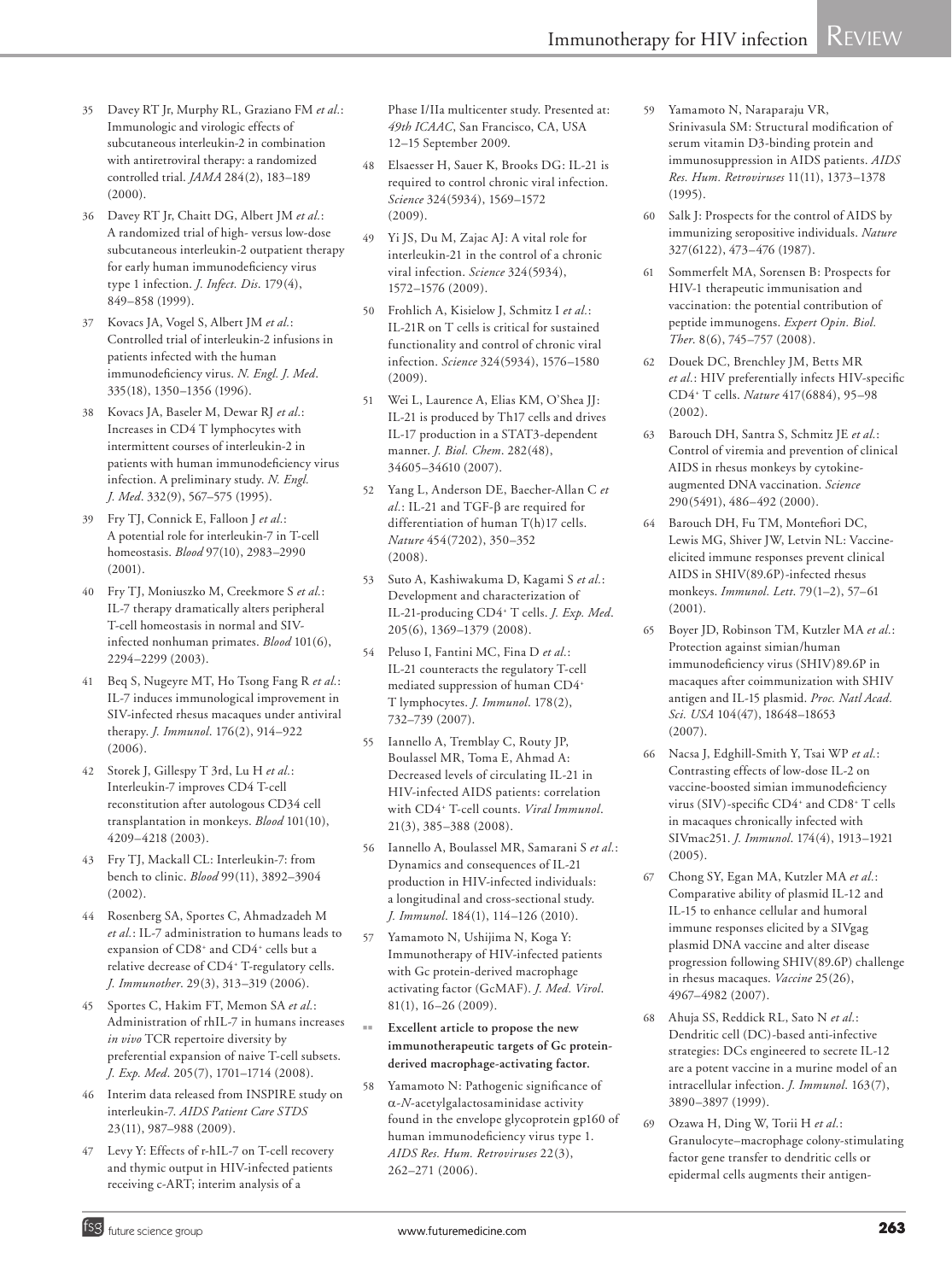presenting function including induction of anti-tumor immunity. *J. Invest. Dermatol*. 113(6), 999–1005 (1999).

- 70 Takayama T, Tahara H, Thomson AW: Transduction of dendritic cell progenitors with a retroviral vector encoding viral interleukin-10 and enhanced green fluorescent protein allows purification of potentially tolerogenic antigen-presenting cells. *Transplantation* 68(12), 1903–1909 (1999).
- 71 Melero I, Duarte M, Ruiz J *et al.*: Intratumoral injection of bone-marrow derived dendritic cells engineered to produce interleukin-12 induces complete regression of established murine transplantable colon adenocarcinomas. *Gene Ther*. 6(10), 1779–1784 (1999).
- 72 Lu W, Arraes LC, Ferreira WT, Andrieu JM: Therapeutic dendritic-cell vaccine for chronic HIV-1 infection. *Nat. Med*. 10(12), 1359–1365 (2004).
- 73 Lu W, Wu X, Lu Y, Guo W, Andrieu JM: Therapeutic dendritic-cell vaccine for simian AIDS. *Nat. Med*. 9(1), 27–32 (2003).
- 74 Romani N, Gruner S, Brang D *et al.*: Proliferating dendritic cell progenitors in human blood. *J. Exp. Med*. 180(1), 83–93 (1994).
- 75 Nicolette CA, Healey D, Tcherepanova I *et al.*: Dendritic cells for active immunotherapy: optimizing design and manufacture in order to develop commercially and clinically viable products. *Vaccine* 25(Suppl. 2), B47–B60 (2007).
- 76 Connolly NC, Whiteside TL, Wilson C, Kondragunta V, Rinaldo CR, Riddler SA: Therapeutic immunization with human immunodeficiency virus type 1 (HIV-1) peptide-loaded dendritic cells is safe and induces immunogenicity in HIV-1-infected individuals. *Clin. Vaccine Immunol*. 15(2), 284–292 (2008).
- 77 Kundu SK, Engleman E, Benike C *et al.*: A pilot clinical trial of HIV antigenpulsed allogeneic and autologous dendritic cell therapy in HIV-infected patients. *AIDS Res. Hum. Retroviruses* 14(7), 551–560 (1998).
- 78 Shapero MH, Kundu SK, Engleman E, Laus R, van Schooten WC, Merigan TC: *In vivo* persistence of donor cells following adoptive transfer of allogeneic dendritic cells in HIV-infected patients. *Cell Transplant*. 9(3), 307–317 (2000).
- 79 Garcia F, Lejeune M, Climent N *et al.*: Therapeutic immunization with dendritic cells loaded with heat-inactivated autologous HIV-1 in patients with chronic HIV-1 infection. *J. Infect. Dis*. 191(10), 1680–1685 (2005).
- 80 Ide F, Nakamura T, Tomizawa M *et al.*: Peptide-loaded dendritic-cell vaccination followed by treatment interruption for chronic HIV-1 infection: a Phase I trial. *J. Med. Virol*. 78(6), 711–718  $(2006)$ .
- 81 Dezube BJ, Proper J, Zhang J *et al.*: A passive immunotherapy, (PE)HRG214, in patients infected with human immunodeficiency virus: a Phase I study. *J. Infect. Dis*. 187(3), 500–503 (2003).
- 82 Pett SL, Williams LA, Day RO *et al.*: A Phase I study of the pharmacokinetics and safety of passive immunotherapy with caprine anti-HIV antibodies, (PE)HRG214, in HIV-1-infected individuals. *HIV Clin. Trials*  $5(2)$ , 91–98 (2004).
- 83 Verity EE, Williams LA, Haddad DN *et al.*: Broad neutralization and complementmediated lysis of HIV-1 by PEHRG214, a novel caprine anti-HIV-1 polyclonal antibody. *AIDS* 20(4), 505–515 (2006).
- 84 Goldstein G, Chicca JJ 2nd: A universal anti-HIV-1 Tat epitope vaccine that is fully synthetic and self-adjuvanting. *Vaccine* 28(4), 1008–1014 (2010).
- Recent article to suggest the new potential **of anti-HIV-1 Tat vaccine in HIV immunotherapy.**
- 85 Song R, Franco D, Kao CY, Yu F, Huang Y, Ho DD: Epitope mapping of ibalizumab, a humanized anti-CD4 monoclonal antibody with anti-HIV-1 activity in infected patients. *J. Virol.* 84(14), 6935–6942 (2010).
- 86 Reimann KA, Khunkhun R, Lin W, Gordon W, Fung M: A humanized, nondepleting anti-CD4 antibody that blocks virus entry inhibits virus replication in rhesus monkeys chronically infected with simian immunodeficiency virus. *AIDS Res. Hum. Retroviruses* 18(11), 747–755  $(2002)$ .
- 87 Merkenschlager M, Buck D, Beverley PC, Sattentau Q J: Functional epitope analysis of the human CD4 molecule. The MHC class II-dependent activation of resting T cells is inhibited by monoclonal antibodies to CD4 regardless whether or not they recognize epitopes involved in the binding of MHC class II or HIV gp120. *J. Immunol*. 145(9), 2839–2845 (1990).
- 88 Jacobson JM, Kuritzkes DR, Godofsky E *et al.*: Safety, pharmacokinetics, and antiretroviral activity of multiple doses of ibalizumab (formerly TNX-355), an anti-CD4 monoclonal antibody, in human immunodeficiency virus type 1-infected adults. *Antimicrob. Agents Chemother.* 53(2), 450–457 (2009).
- Recent important report of a clinical study **of ibalizumab in HIV infection.**
- 89 Kuritzkes DR, Jacobson J, Powderly WG *et al.*: Antiretroviral activity of the anti-CD4 monoclonal antibody TNX-355 in patients infected with HIV type 1. *J. Infect. Dis*. 189(2), 286–291 (2004).
- 90 Zhang XQ, Sorensen M, Fung M, Schooley RT: Synergistic *in vitro* antiretroviral activity of a humanized monoclonal anti-CD4 antibody (TNX-355) and enfuvirtide (T-20). *Antimicrob. Agents Chemother*. 50(6), 2231–2233 (2006).
- 91 Norris D MJ, Gathe J *et al.*: Phase II efficacy and safety of the novel entry inhibitor, TNX-355, in combination with optimized background regimen (OBR). Presented at: *Sixteenth International AIDS Conference*, Toronto, ON, Canada 13–18 August 2006.
- 92 Boon L, Holland B, Gordon W *et al.*: Development of anti-CD4 MAb hu5A8 for treatment of HIV-1 infection: preclinical assessment in nonhuman primates. *Toxicology* 172(3), 191–203 (2002).
- 93 Eda Y, Takizawa M, Murakami T *et al.*: Sequential immunization with V3 peptides from primary human immunodeficiency virus type 1 produces cross-neutralizing antibodies against primary isolates with a matching narrowneutralization sequence motif. *J. Virol.* 80(11), 5552–5562 (2006).
- 94 Gorny MK, Williams C, Volsky B *et al.*: Human monoclonal antibodies specific for conformation-sensitive epitopes of V3 neutralize human immunodeficiency virus type 1 primary isolates from various clades. *J. Virol.* 76(18), 9035–9045 (2002).
- 95 Gorny MK, Revesz K, Williams C *et al.*: The V3 loop is accessible on the surface of most human immunodeficiency virus type 1 primary isolates and serves as a neutralization epitope. *J. Virol.* 78(5), 2394–2404 (2004).
- 96 Matsushita S, Takahama S, Shibata J *et al.*: *Ex vivo* neutralization of HIV-1 quasi-species by a broadly reactive humanized monoclonal antibody KD-247. *Hum. Antibodies* 14(3–4), 81–88 (2005).
- 97 Murakami T, Eda Y, Nakasone T *et al.*: Postinfection passive transfer of KD-247 protects against simian/human immunodeficiency virus-induced CD4+ T-cell loss in macaque lymphoid tissue. *AIDS* 23(12), 1485–1494 (2009).
- 98 Shibata J, Yoshimura K, Honda A, Koito A, Murakami T, Matsushita S: Impact of V2 mutations on escape from a potent neutralizing anti-V3 monoclonal antibody during *in vitro* selection of a primary human immunodeficiency virus type 1 isolate. *J. Virol.* 81(8), 3757–3768 (2007).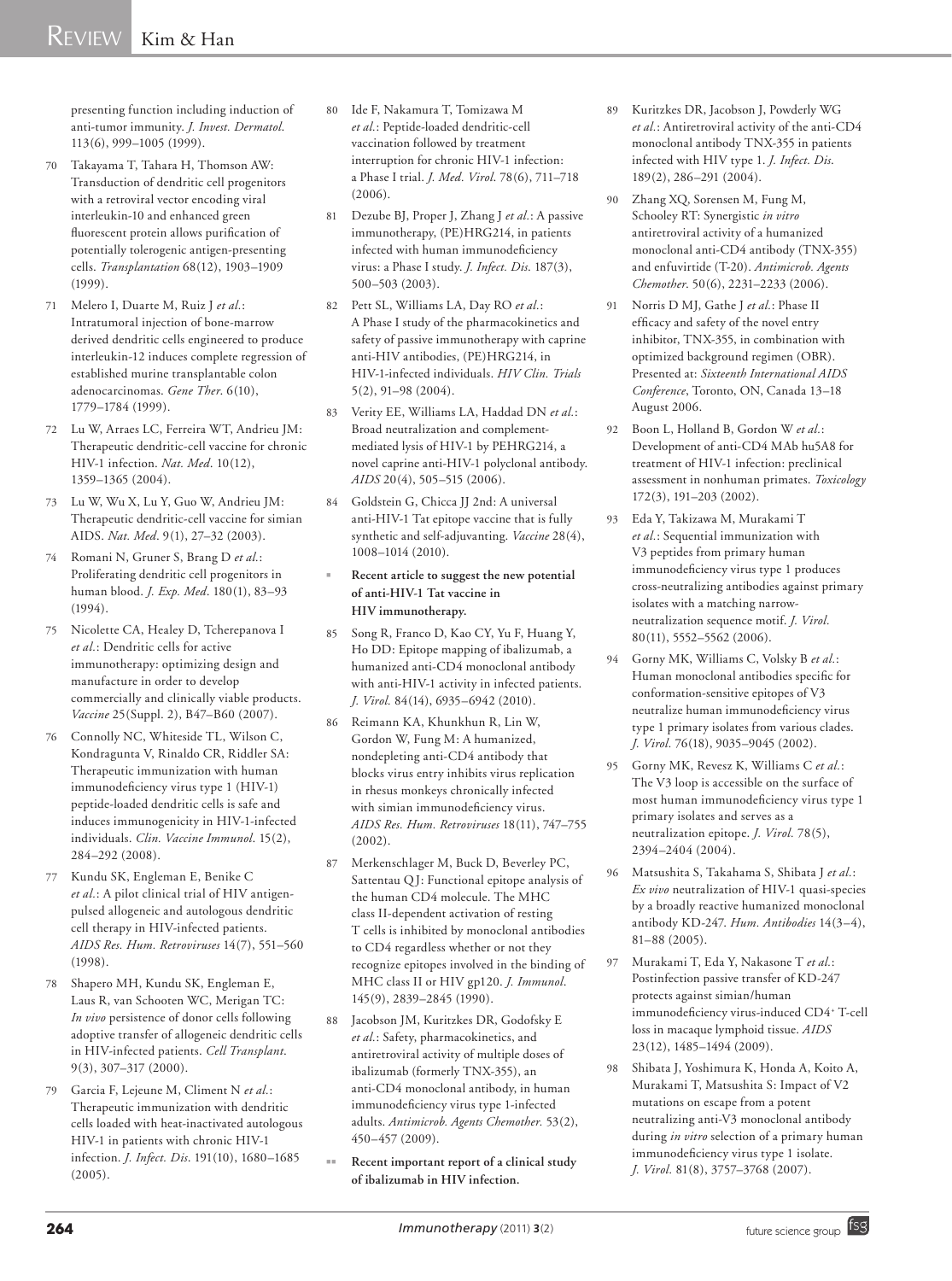- 99 Eda Y, Murakami T, Ami Y *et al.*: Anti-V3 humanized antibody KD-247 effectively suppresses *ex vivo* generation of human immunodeficiency virus type 1 and affords sterile protection of monkeys against a heterologous simian/human immunodeficiency virus infection. *J. Virol.* 80(11), 5563–5570 (2006).
- 100 Hatada M, Yoshimura K, Harada S, Kawanami Y, Shibata J, Matsushita S: Human immunodeficiency virus type 1 evasion of a neutralizing anti-V3 antibody involves acquisition of a potential glycosylation site in V2. *J. Gen. Virol*. 91(Pt 5), 1335–1345 (2010).
- 101 Yoshimura K, Shibata J, Kimura T *et al.*: Resistance profile of a neutralizing anti-HIV monoclonal antibody, KD-247, that shows favourable synergism with anti-CCR5 inhibitors. *AIDS* 20(16), 2065–2073 (2006).
- 102 Steinberger P, Sutton JK, Rader C, Elia M, Barbas CF 3rd: Generation and characterization of a recombinant human CCR5-specific antibody. A phage display approach for rabbit antibody humanization. *J. Biol. Chem*. 275(46), 36073–36078 (2000).
- 103 Blanpain C, Vanderwinden JM, Cihak J *et al.*: Multiple active states and oligomerization of CCR5 revealed by functional properties of monoclonal antibodies. *Mol. Biol. Cell*. 13(2), 723–737 (2002).
- 104 Ji C, Brandt M, Dioszegi M *et al.*: Novel CCR5 monoclonal antibodies with potent and broad-spectrum anti-HIV activities. *Antiviral Res*. 74(2), 125–137 (2007).
- 105 Whitcomb JM, Huang W, Fransen S *et al.*: Development and characterization of a novel single-cycle recombinant-virus assay to determine human immunodeficiency virus type 1 coreceptor tropism. *Antimicrob. Agents Chemother.* 51(2), 566–575 (2007).
- 106 Binley JM, Wrin T, Korber B *et al.*: Comprehensive cross-clade neutralization analysis of a panel of anti-human immunodeficiency virus type 1 monoclonal antibodies. *J. Virol.* 78(23), 13232–13252 (2004).
- 107 Richman DD, Wrin T, Little SJ, Petropoulos CJ: Rapid evolution of the neutralizing antibody response to HIV type 1 infection. *Proc. Natl Acad. Sci. USA* 100(7), 4144–4149 (2003).
- 108 Rusert P, Kuster H, Joos B *et al.*: Virus isolates during acute and chronic human immunodeficiency virus type 1 infection show distinct patterns of sensitivity to entry inhibitors. *J. Virol.* 79(13), 8454–8469 (2005).
- 109 Trkola A, Ketas TJ, Nagashima KA *et al.*: Potent, broad-spectrum inhibition of human immunodeficiency virus type 1 by the CCR5 monoclonal antibody PRO 140. *J. Virol.* 75(2), 579–588 (2001).
- 110 Cilliers T, Nhlapo J, Coetzer M *et al.*: The CCR5 and CXCR4 coreceptors are both used by human immunodeficiency virus type 1 primary isolates from subtype C. *J. Virol.* 77(7), 4449–4456 (2003).
- 111 Shearer WT, DeVille JG, Samson PM *et al.*: Susceptibility of pediatric HIV-1 isolates to recombinant CD4-IgG2 (PRO 542) and humanized mAb to the chemokine receptor CCR5 (PRO 140). *J. Allergy Clin. Immunol*. 118(2), 518–521 (2006).
- 112 Lalezari J, Yadavalli GK, Para M *et al.*: Safety, pharmacokinetics, and antiviral activity of HGS004, a novel fully human IgG<sub>4</sub> monoclonal antibody against CCR5, in HIV-1-infected patients. *J. Infect. Dis*. 197(5), 721–727 (2008).
- 113 Jacobson JM, Saag MS, Thompson MA *et al.*: Antiviral activity of single-dose PRO 140, a CCR5 monoclonal antibody, in HIV-infected adults. *J. Infect. Dis*. 198(9), 1345–1352  $(2008)$
- 114 Murga JD, Franti M, Pevear DC, Maddon PJ, Olson WC: Potent antiviral synergy between monoclonal antibody and small-molecule CCR5 inhibitors of human immunodeficiency virus type 1. *Antimicrob. Agents Chemother.* 50(10), 3289–3296 (2006).
- 115 Jacobson JM, Thompson MA, Lalezari JP *et al.*: Anti-HIV-1 activity of weekly or biweekly treatment with subcutaneous PRO 140, a CCR5 monoclonal antibody. *J. Infect. Dis*. 201(10), 1481–1487 (2010).
- Important recent report of a clinical study of **CCR5 monoclonal antibody, PRO 140, in HIV infection.**
- 116 Jacobson JM, Lalezari JP, Thompson MA *et al.*: Phase IIa study of the CCR5 monoclonal antibody PRO 140 administered intravenously to HIV-infected adults. *Antimicrob. Agents Chemother.* 54(10), 4137–4142 (2010).
- Important recent report of a clinical study of **CCR5 monoclonal antibody, PRO 140, in HIV infection.**
- 117 Roschke V CS, Branco L *et al.*: Characterization of a panel of novel human monoclonal antibodies that specially antagonize CCR5 and block HIV entry. Presented at: *44th Interscience Conference on Antimicrobial Agents and Chemotherapy*, Washington, DC, USA 30 October–2 November 2004, (Abstract H-213).
- 118 Marozsan AJ, Kuhmann SE, Morgan T *et al.*: Generation and properties of a human immunodeficiency virus type 1 isolate resistant

to the small molecule CCR5 inhibitor, SCH-417690 (SCH-D). *Virology* 338(1), 182–199 (2005).

- 119 Tsibris AM, Sagar M, Gulick RM *et al.*: *In vivo* emergence of vicriviroc resistance in a human immunodeficiency virus type 1 subtype C-infected subject. *J. Virol.* 82(16), 8210–8214 (2008).
- 120 Pugach P, Ketas TJ, Michael E, Moore JP: Neutralizing antibody and antiretroviral drug sensitivities of HIV-1 isolates resistant to small molecule CCR5 inhibitors. *Virology* 377(2), 401–407 (2008).
- 121 Ji C, Zhang J, Dioszegi M *et al.*: CCR5 small-molecule antagonists and monoclonal antibodies exert potent synergistic antiviral effects by cobinding to the receptor. *Mol. Pharmacol*. 72(1), 18–28 (2007).
- 122 Brown BK, Karasavvas N, Beck Z *et al.*: Monoclonal antibodies to phosphatidylinositol phosphate neutralize human immunodeficiency virus type 1: role of phosphate-binding subsites. *J. Virol.* 81(4), 2087–2091 (2007).
- 123 Moody MA, Liao HX, Alam SM *et al.*: Antiphospholipid human monoclonal antibodies inhibit CCR5-tropic HIV-1 and induce b-chemokines. *J. Exp. Med*. 207(4), 763–776 (2010).
- Suggests the new potential of **antiphospholipid monoclonal antibodies in HIV inmmunotherapy.**
- 124 Burton DR, Stanfield RL, Wilson IA: Antibody vs HIV in a clash of evolutionary titans. *Proc. Natl Acad. Sci. USA* 102(42), 14943–14948 (2005).
- 125 Cavacini LA, Samore MH, Gambertoglio J *et al.*: Phase I study of a human monoclonal antibody directed against the CD4-binding site of HIV type 1 glycoprotein 120. *AIDS Res. Hum. Retroviruses* 14(7), 545–550 (1998).
- 126 Song E, Zhu P, Lee SK *et al.*: Antibody mediated *in vivo* delivery of small interfering RNAs via cell-surface receptors. *Nat. Biotechnol*. 23(6), 709–717 (2005).
- 127 Clayton R, Ohagen A, Goethals O *et al.*: Binding kinetics, uptake and intracellular accumulation of F105, an anti-gp120 human IgG1k monoclonal antibody, in HIV-1 infected cells. *J. Virol. Methods* 139(1), 17–23 (2007).
- 128 Coutinho A: Beyond clonal selection and network. *Immunol. Rev*. 110, 63–87 (1989).
- 129 Haynes BF, Fleming J, St Clair EW *et al.*: Cardiolipin polyspecific autoreactivity in two broadly neutralizing HIV-1 antibodies. *Science* 308(5730), 1906–1908 (2005).
- 130 Preece AF, Strahan KM, Devitt J, Yamamoto F, Gustafsson K: Expression of ABO or related antigenic carbohydrates on viral envelopes leads to neutralization in the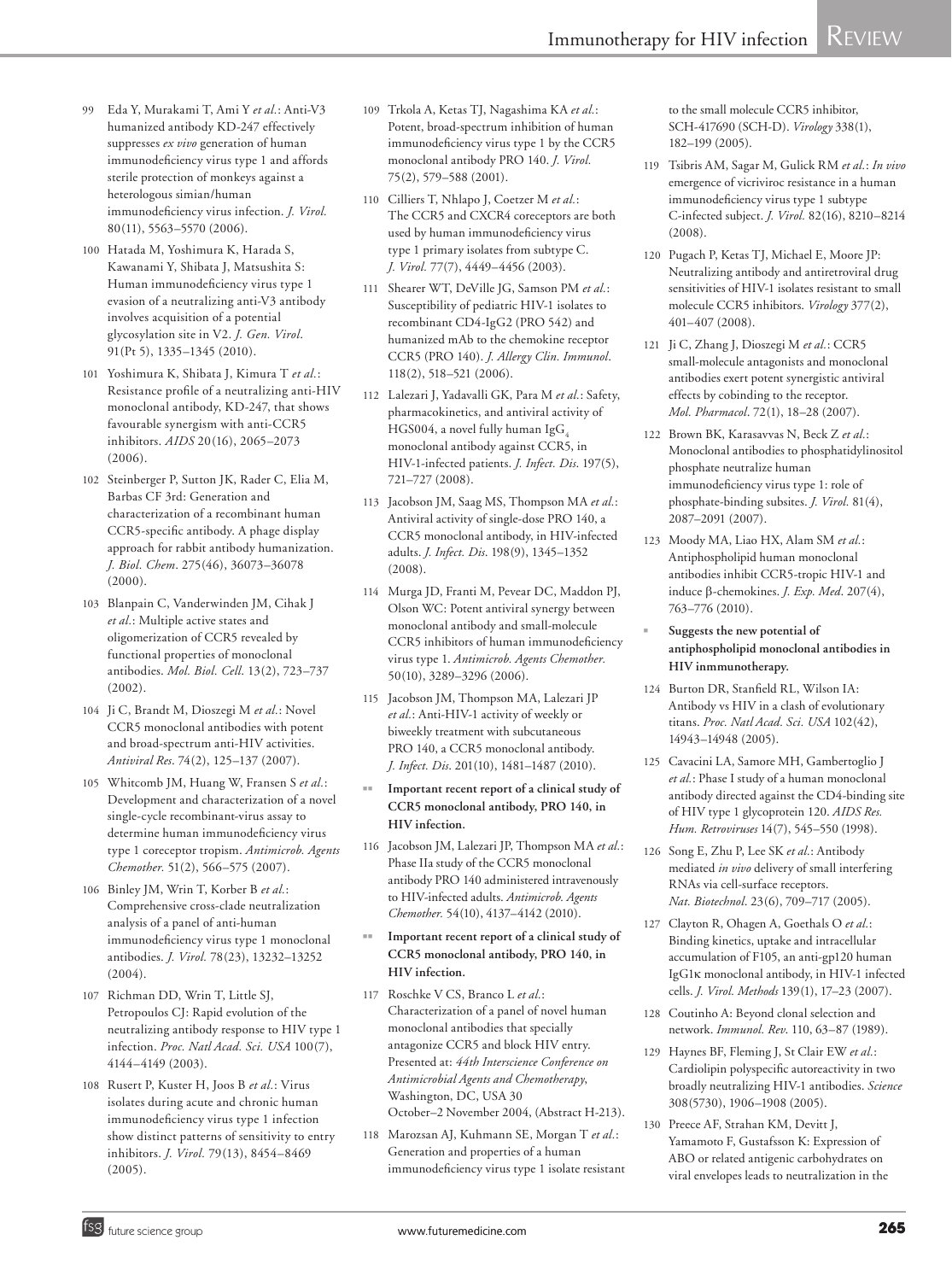# $REVIEW$  Kim & Han

presence of serum containing specific natural antibodies and complement. *Blood* 99(7), 2477–2482 (2002).

- 131 Metlas R, Srdic T, Veljkovic V: Anti-IgG antibodies from sera of healthy individuals neutralize HIV-1 primary isolates. *Curr. HIV Res*. 5(2), 261–265 (2007).
- 132 Scheid JF, Mouquet H, Feldhahn N *et al.*: Broad diversity of neutralizing antibodies isolated from memory B cells in HIV-infected individuals. *Nature* 458(7238), 636–640 (2009).
- 133 Metlas RM, Srdic TV, Jenabian MA *et al.*: Immunoglobulin G-reactive antibodies from sera of healthy individuals enriched in IgG2-therapeutic potential in HIV-1 infection. *Curr. HIV Res*. 7(4), 378–383 (2009).
- Recent article to suggest the new potential of **IgG-reactive antibodies in HIV immunotherapy.**
- 134 McCune JM: The dynamics of CD4<sup>+</sup> T-cell depletion in HIV disease. *Nature*. 410(6831), 974–979 (2001).
- 135 Brenchley JM, Price DA, Schacker TW *et al.*: Microbial translocation is a cause of systemic immune activation in chronic HIV infection. *Nat. Med*. 12(12), 1365–1371 (2006).
- 136 Lori F, Foli A, Groff A *et al.*: Optimal suppression of HIV replication by low-dose hydroxyurea through the combination of antiviral and cytostatic ('virostatic') mechanisms. *AIDS* 19(11), 1173–1181 (2005).
- 137 Lori F, Malykh A, Cara A *et al.*: Hydroxyurea as an inhibitor of human immunodeficiency virus-type 1 replication. *Science* 266(5186), 801–805 (1994).
- 138 Lisziewicz J, Foli A, Wainberg M, Lori F: Hydroxyurea in the treatment of HIV infection: clinical efficacy and safety concerns. *Drug Saf*. 26(9), 605–624 (2003).
- 139 Lori F, Foli A, Maserati R *et al.*: Control of HIV during a structured treatment interruption in chronically infected individuals with vigorous T-cell responses. *HIV Clin. Trials* 3(2), 115–124 (2002).
- 140 Lova L, Groff A, Ravot E *et al.*: Hydroxyurea exerts a cytostatic but not immunosuppressive effect on T lymphocytes. *AIDS* 19(2), 137–144  $(2005)$
- 141 Lopez M, Benito JM, Lozano S *et al.*: Enhanced HIV-specific immune responses in chronically HIV-infected patients receiving didanosine plus hydroxyurea. *AIDS* 18(9), 1251–1261 (2004).
- 142 Havlir DV, Gilbert PB, Bennett K *et al.*: Effects of treatment intensification with hydroxyurea in HIV-infected patients with virologic suppression. *AIDS* 15(11), 1379–1388 (2001).
- 143 Chapuis AG, Paolo Rizzardi G, D'Agostino C *et al.*: Effects of mycophenolic acid on human immunodeficiency virus infection *in vitro* and *in vivo*. *Nat. Med*. 6(7), 762–768 (2000).
- 144 Hossain MM, Coull JJ, Drusano GL, Margolis DM: Dose proportional inhibition of HIV-1 replication by mycophenolic acid and synergistic inhibition in combination with abacavir, didanosine and tenofovir. *Antiviral Res*. 55(1), 41–52 (2002).
- 145 Coull JJ, Turner D, Melby T, Betts MR, Lanier R, Margolis DM: A pilot study of the use of mycophenolate mofetil as a component of therapy for multidrug-resistant HIV-1 infection. *J. Acquir. Immune Defic. Syndr.* 26(5), 423–434 (2001).
- 146 Margolis DM, Kewn S, Coull JJ *et al.*: The addition of mycophenolate mofetil to antiretroviral therapy including abacavir is associated with depletion of intracellular deoxyguanosine triphosphate and a decrease in plasma HIV-1 RNA. *J. Acquir. Immune Defic. Syndr.* 31(1), 45–49 (2002).
- 147 Rizzardi GP, Harari A, Capiluppi B *et al.*: Treatment of primary HIV-1 infection with cyclosporin A coupled with highly active antiretroviral therapy. *J. Clin. Invest*. 109(5), 681–688 (2002).
- 148 Zink MC, Suryanarayana K, Mankowski JL *et al.*: High viral load in the cerebrospinal fluid and brain correlates with severity of simian immunodeficiency virus encephalitis. *J. Virol.* 73(12), 10480–10488 (1999).
- 149 Szeto GL, Brice AK, Yang HC, Barber SA, Siliciano RF, Clements JE: Minocycline attenuates HIV infection and reactivation by suppressing cellular activation in human CD4+ T cells. *J. Infect. Dis*. 201(8), 1132–1140 (2010).
- <sup>n</sup> **Suggests the new potential of minocycline in HIV immunotherapy.**
- 150 Jenwitheesuk E, Samudrala R: Identification of potential HIV-1 targets of minocycline. *Bioinformatics* 23(20), 2797–2799 (2007).
- 151 Zink MC, Uhrlaub J, DeWitt J *et al.*: Neuroprotective and anti-human immunodeficiency virus activity of minocycline. *JAMA* 293(16), 2003–2011 (2005).
- 152 Golden-Mason L, Palmer B, Klarquist J, Mengshol JA, Castelblanco N, Rosen HR: Upregulation of PD-1 expression on circulating and intrahepatic hepatitis C virus-specific CD8+ T cells associated with reversible immune dysfunction. *J. Virol.* 81(17), 9249–9258 (2007).
- 153 Sester U, Presser D, Dirks J, Gartner BC, Kohler H, Sester M: PD-1 expression and IL-2 loss of cytomegalovirus- specific T cells

correlates with viremia and reversible functional anergy. *Am. J. Transplant*. 8(7), 1486–1497 (2008).

- 154 Peng G, Li S, Wu W, Tan X, Chen Y, Chen Z: PD-1 upregulation is associated with HBV-specific T-cell dysfunction in chronic hepatitis B patients. *Mol. Immunol*. 45(4), 963–970 (2008).
- 155 Day CL, Kaufmann DE, Kiepiela P *et al.*: PD-1 expression on HIV-specific T cells is associated with T-cell exhaustion and disease progression. *Nature* 443(7109), 350–354 (2006).
- 156 Trautmann L, Janbazian L, Chomont N *et al.*: Upregulation of PD-1 expression on HIV-specific CD8+ T cells leads to reversible immune dysfunction. *Nat. Med*. 12(10), 1198–1202 (2006).
- 157 Velu V, Titanji K, Zhu B *et al.*: Enhancing SIV-specific immunity *in vivo* by PD-1 blockade. *Nature* 458(7235), 206–210 (2009).
- 158 Berger R, Rotem-Yehudar R, Slama G *et al.*: Phase I safety and pharmacokinetic study of CT-011, a humanized antibody interacting with PD-1, in patients with advanced hematologic malignancies. *Clin. Cancer Res*. 14(10), 3044–3051 (2008).
- 159 Franceschini D, Paroli M, Francavilla V *et al.*: PD-L1 negatively regulates CD4+ CD25+ Foxp3+ Tregs by limiting STAT-5 phosphorylation in patients chronically infected with HCV. *J. Clin. Invest*. 119(3), 551–564 (2009).
- 160 Blackburn SD, Shin H, Haining WN *et al.*: Coregulation of CD8+ T-cell exhaustion by multiple inhibitory receptors during chronic viral infection. *Nat. Immunol*. 10(1), 29–37  $(2009)$
- 161 Tacken PJ, de Vries IJ, Torensma R, Figdor CG: Dendritic-cell immunotherapy: from *ex vivo* loading to *in vivo* targeting. *Nat. Rev. Immunol*. 7(10), 790–802 (2007).
- 162 Reddy ST, Rehor A, Schmoekel HG, Hubbell JA, Swartz MA: *In vivo* targeting of dendritic cells in lymph nodes with poly(propylene sulfide) nanoparticles. *J. Control Release* 112(1), 26–34 (2006).
- 163 Elamanchili P, Diwan M, Cao M, Samuel J: Characterization of poly(D,L-lactic-coglycolic acid) based nanoparticulate system for enhanced delivery of antigens to dendritic cells. *Vaccine*. 22(19), 2406–2412 (2004).
- 164 Aline F, Brand D, Pierre J *et al.*: Dendritic cells loaded with HIV-1 p24 proteins adsorbed on surfactant-free anionic PLA nanoparticles induce enhanced cellular immune responses against HIV-1 after vaccination. *Vaccine* 27(38), 5284–5291 (2009).
- 165 Lisziewicz J, Calarota SA, Lori F: The potential of topical DNA vaccines adjuvanted by cytokines. *Expert Opin. Biol. Ther*. 7(10), 1563–1574 (2007).